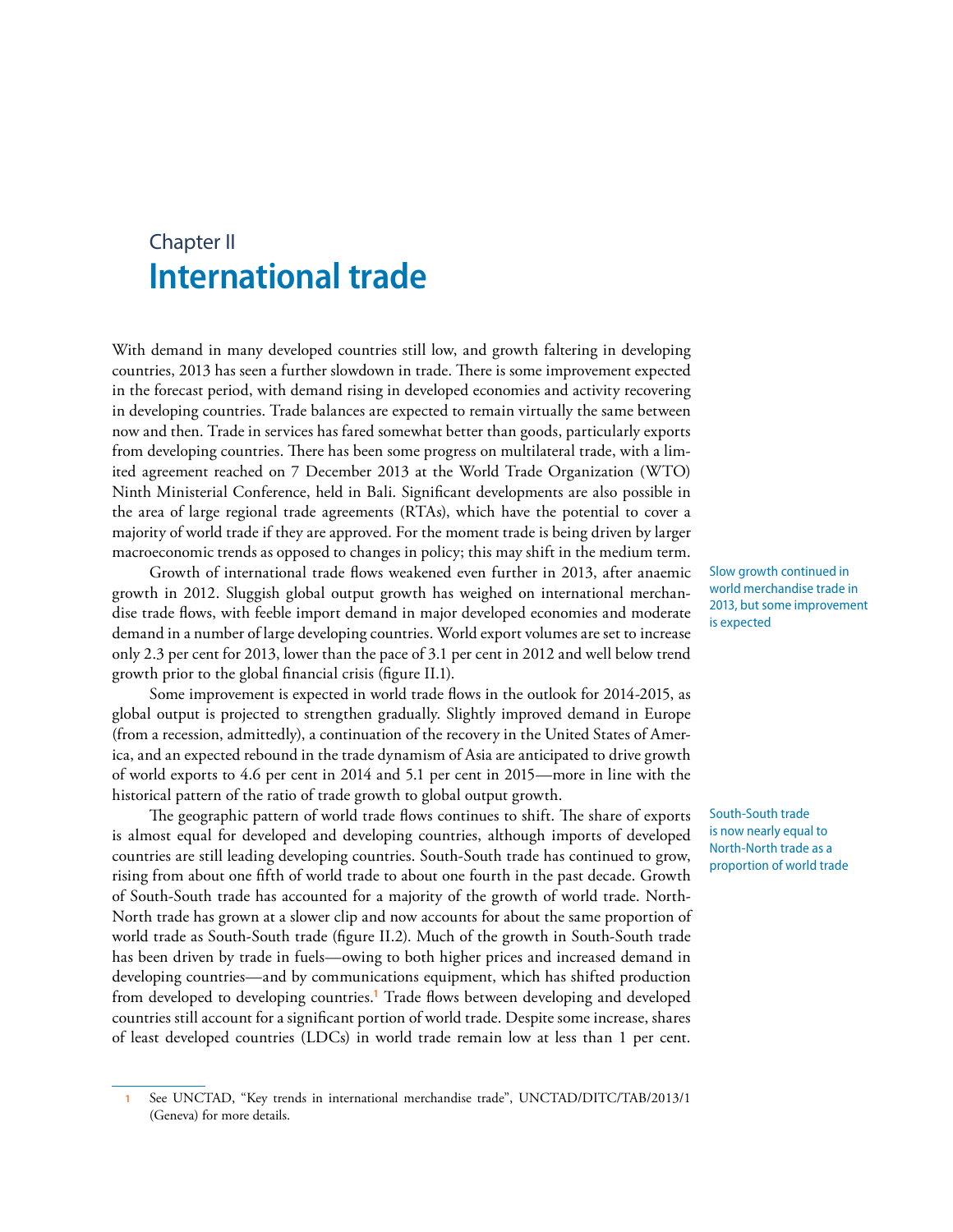

Figure II.2 **North-South distributions of world trade, 1995-2012**



Among developing countries, intraregional trade makes up a significantly large proportion of overall trade only in East Asia, particularly owing to trade in intermediate products; yet, intraregional trade accounts for a much smaller proportion of trade growth in Latin America and the Commonwealth of Independent States (CIS), as trade in these two regions is based more on primary products and agriculture. The degree of regional integration varies by countries and regions, with some East Asian countries, such as Lao People's Democratic Republic, Mongolia and Myanmar, registering upwards of 80 per cent of their trade as intraregional. Larger economies, such as those in Latin America, have considerably lower shares of intraregional trade. Overall, in value terms, a majority of trade continues to occur within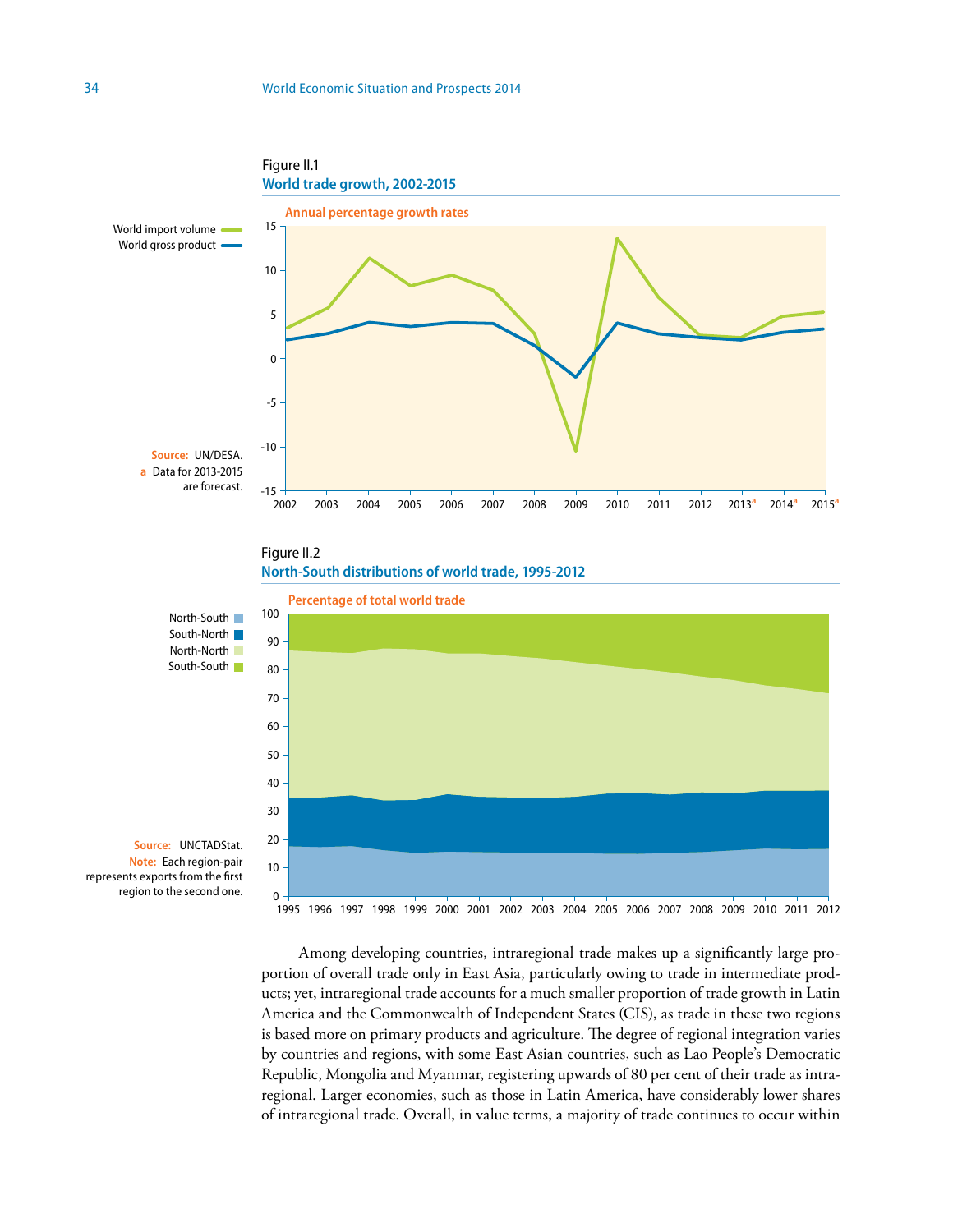and between Europe, North America and East Asia.**2** Evidence of this is apparent when examining the global liner shipping network, in which these regions play a central role (box II.1).

In developed countries, growth of imports was down to almost zero at 0.5 per cent for 2013, pulled down by a significant deceleration in developed Asia and Oceania. Import growth improved slightly in Europe in 2013, but that was only from -0.2 per cent to 0.0 per cent. In contrast, import volume for developing countries increased by 4.6 per cent in both 2012 and 2013 (figure II.3). An upward shift is expected in trade for major developed countries in the outlook for 2014-2015.

Among developed countries, for 2014-2015, relatively strong import growth is expected in Japan—to 5 per cent, which is higher than its average growth rate of the past 15 years. Import growth in Canada and the United States is also expected to grow at a pace of about 5 per cent. Growth in imports in Europe will only improve modestly from the zero growth registered in 2013 (figure II.4).

Developed-country trade growth is expected to improve in the outlook period



Figure II.3 **Import trends of developed and developing countries, 2000-2015**

Figure II.4 **Import volume growth across groups of countries, 2011-2013**



**Source:** UN/DESA. **Note:** Import includes goods and services. **a** Data for 2013 are partially

**2** Ibid.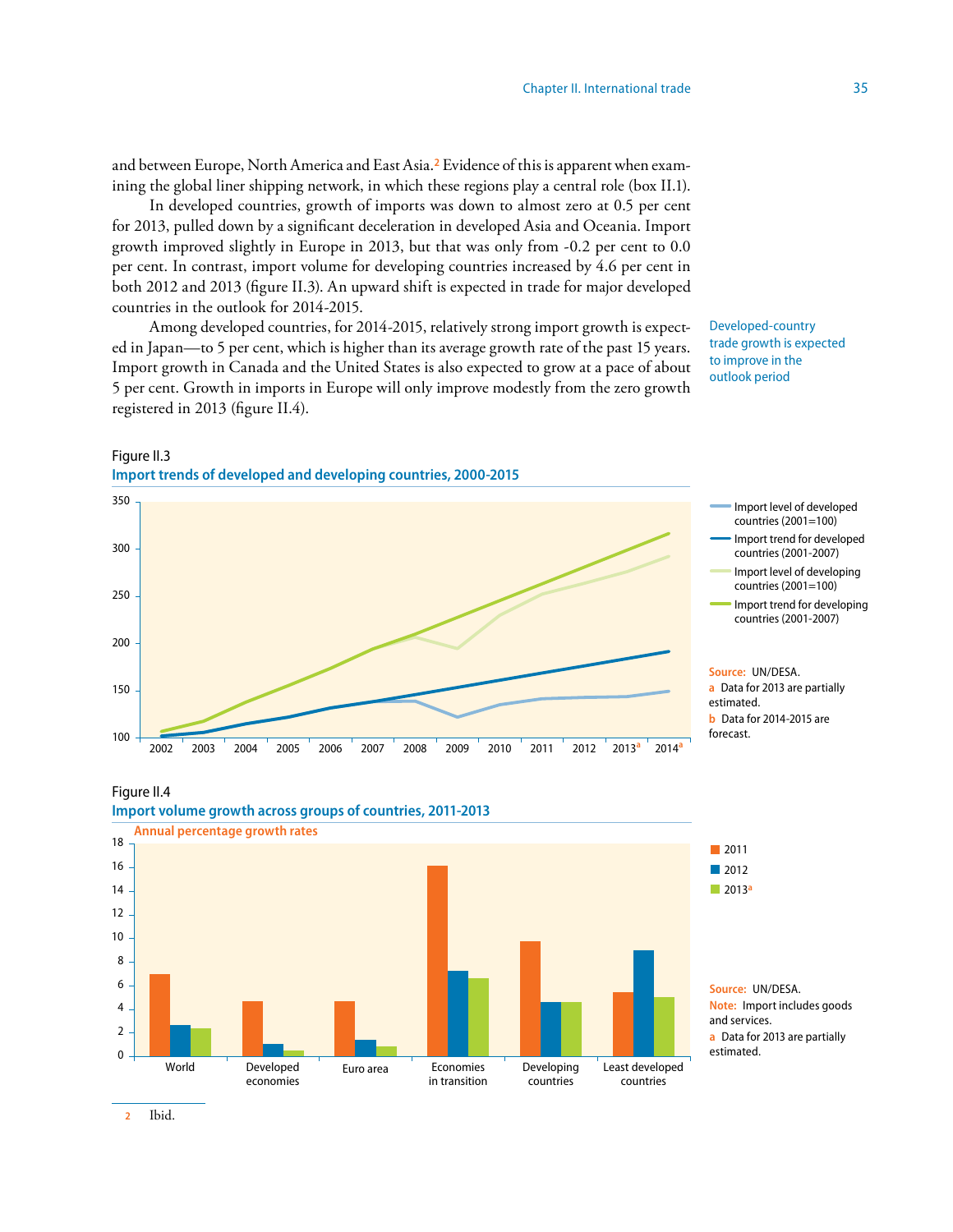#### Box II.1 **Maritime trade: the role of the global liner shipping network**

The importance of containerization for global trade has only recently started to be understood. A new study**a** covering the introduction of containerization until 1990 concluded that containerization had a stronger impact on driving globalization than trade liberalization. A study by ESCAP and the World Bank**b** found that liner shipping connectivity was a more significant determinant of trade costs than the indicators for logistics performance, air connectivity, costs of starting a business, and lower tariffs combined.

In order to analyse the structure of the global container shipping network, the United Nations Conference on Trade and Development (UNCTAD) has developed the Liner Shipping Connectivity Matrix database, which includes both country-level data as well as information on container shipping services between pairs of countries. The country-level Liner Shipping Connectivity Index is generated from the following five components that capture the deployment of container ships by liner shipping companies to a country's ports of call: 1) the number of ships; 2) their total container carrying capacity; 3) the number of companies providing services with their own operated ships; 4) the number of services provided; and 5) the size (in twenty foot equivalent units (TEU)) of the largest ship deployed.

Based on this database, it is possible to visually capture the structure of the global network of container shipping services (figure II.1.1). The best connected countries, such as China, Germany, the Republic of Korea and the United States of America, are at the centre of the global shipping network and they are also well connected with each other. Other countries are located closer to the periphery of the global network, represented at the edges of the star-like structure illustrated in Figure II.1.1.

#### **SLE** LVA **STP** GRL **GNO IRO** COD **FRO GIN NOR GAB CMR** LBR **ISL BGD SEN NAM BEN** VCT **NGA DNK COM MOZ VIR ATG** GUY **IIRY MDG** MAR **SWE KNA BRB PRT** ARE **BRA TTO** IRL GBR DEU **SYC KEN DMA LCA** ERI **RUS GRD PRI** TZA PER **USA CHN SAU MMR** EGY HTI<sup>CRI</sup>CHL COL YEM SOM **SYR GRC ISR IRN CUB GTM** VNM<sub>JPN</sub> CYP THA **SLV ECU BRN BLZ IDN UKR KHM NIC ROU NCL PYF** CYM CUW **PNG SLB ASM VUT GEO** FSM

MHL KIR

PLW

**MNP** 

#### Figure II.1.1 **Position of countries in the global liner shipping network**

**Source:** UNCTAD, based on data provided by Lloyd's List Intelligence. **Note:** The three-letter code is the country code defined by the International Organization for Standardization.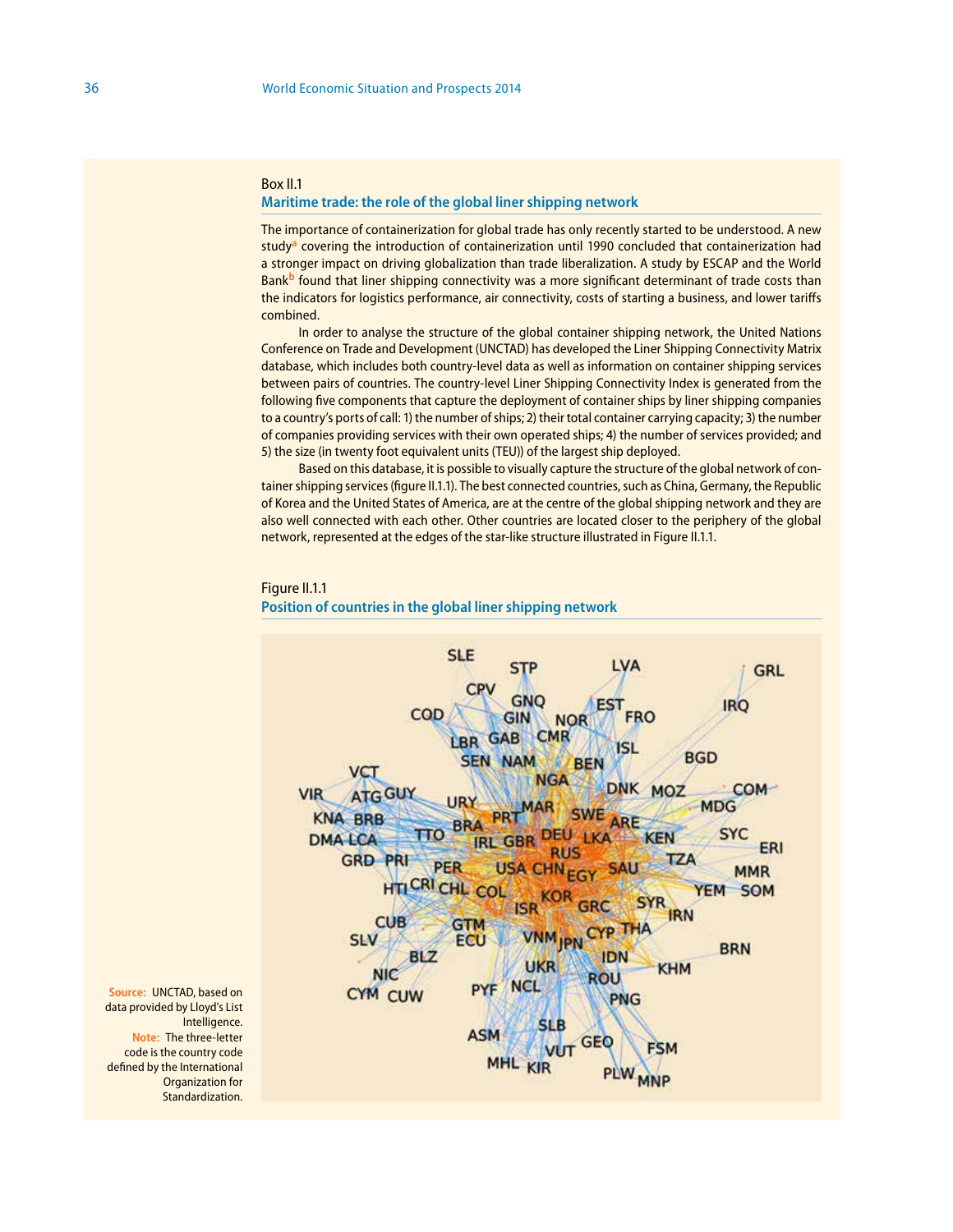With the database, it is also possible to examine important trends in container ship deployment, namely, that ships have become significantly larger over time and these ships are being deployed by fewer companies (Figure II.1.2).

#### Figure II.1.2 **Trends in container ship fleet deployment, mid-2004–mid-2013**



Regarding vessel sizes, since 2004, the average container-carrying capacity of the largest ship in the 159 countries covered by the UNCTAD database has almost doubled, from 2,812 TEU ten years ago to 5,540 TEU in 2013. The trend towards larger ships can be expected to continue. The current containership orderbook is dominated by ships that are far bigger than today's average.**<sup>c</sup>**

As regards the number of companies per country, the average has decreased by 27 per cent during the last ten years, from 22 in 2004 to just 16 in 2013. This trend has important implications for the level of competition, especially for smaller trading nations, many of which are located at the periphery of the network (figure II.1.2). While an average of 16 service providers may still be sufficient to ensure a functioning competitive market with many choices for shippers for the average country, on given individual routes, especially those serving smaller developing countries, the decline in competition has led to oligopolistic markets. For example, in 2004, there were 22 countries served by three or fewer carriers, while in 2013, 31 countries were facing this situation.

From the shippers' perspective, larger ships and more total TEU carrying capacity could be positive developments. It should lead to lower freight costs, both by ensuring sufficient available carrying capacity for the growing trade in containerized goods, and by the doubling of ship sizes to allow them to achieve economies of scale. However, lower operational unit costs achieved by shipping lines, thanks to newer, larger and more fuel-efficient ships, may not necessarily be passed on to the shippers (that is, the importers and exporters). The very process of concentration of cargo in larger ships may also lead to the same capacity being offered by fewer providers, thereby decreasing competition. In some oligopolistic markets shippers may in fact be confronted with higher freight rates and less choice of services.**<sup>d</sup>**

**a** Daniel Bernhofen, Zouheir El-Sahli and Richard Kneller (2013), "Estimating the effects of the container revolution on world trade" CESifo Working Paper, No. 4136 (Februar y 2013). **b** Jean-François Arvis and others, "Trade costs and development: a new data set ", World Bank Economic Premise, No. 104 (January 2013). **c** Clarksons, *Container Intelligence Quarterly*, (Clarkson Research Services

Ltd: London). **d** UNCTAD, *The Review of Maritime Transport 2013*  (United Nations publications, Sales No. E.13.II.D.9). **Source:** UNCTAD.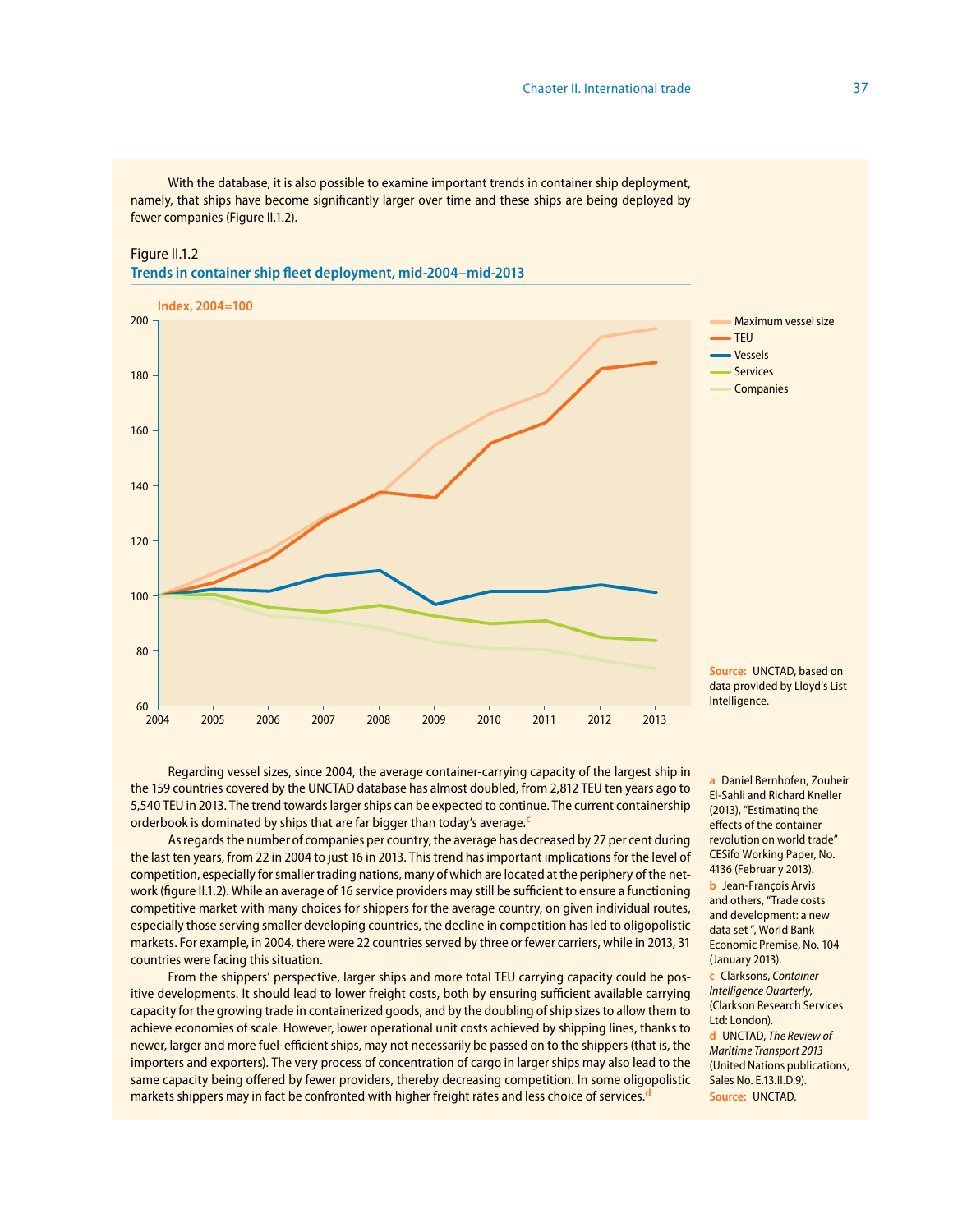The same patterns of trade deficits and surpluses continued among most developed countries, with the United States in deficit and the euro area in surplus—the latter mainly driven by surpluses in Germany. The exception was Japan's shift from surplus to deficit.

Exports from the new European Union (EU) members in Eastern Europe picked up over the course of 2013 and should strengthen further in 2014 and 2015, in line with the recovery in external demand. Despite the strong import content of exports, imports to those countries will expand at a lower pace, as investment has yet to recover and austerity measures continue to dampen domestic demand.

For the economies in transition, export growth was up slightly to 1.4 per cent, still well below growth in imports, which were up 7.9 per cent. Among the CIS countries, exports from the Russian Federation are projected to grow slowly in 2014-2015, owing to capacity constraints. However, exports from the Central Asian energy exporters, such as Kazakhstan and Turkmenistan, will expand rapidly, benefitting from growing demand in China especially for natural gas. Public spending in Central Asia will sustain growth in imports.

Among developing countries, Africa's commodity exports are increasingly heading towards other developing countries, particularly China. Intraregional trade in Africa is rising, but remains small, and there are still considerable barriers such as infrastructure bottlenecks, overlapping regulations and restrictive border crossings. There are a number of existing trade agreements and common market frameworks in place across the continent, but many of them have yet to be fully activated or implemented. While import demand in many African countries is rising, there is a widening disparity in the types of goods that are imported; a small but growing class of urban consumers is driving demand for more sophisticated consumer goods. On the other hand, there are still many countries that are net food importers where variations in prices for imported staples can have significant impacts on a sizeable percentage of households, many of whom are poor. Overall, lower commodity prices will also help towards reducing current-account deficits in many African countries, but balances will remain negative in most countries that don't export oil or minerals.

In East Asia, while export and import growth continued to expand robustly in comparison to other regions, they were still much weaker than the period prior to the crisis (figure II.5). Both export and import growth are expected to improve slightly over the forecast period, with exports rising from 4.9 per cent in 2013 to 6.1 per cent in 2014 and 6.2 per cent in 2015. Within the region, China will continue to be the powerhouse, but it has begun to increase its share of both regional and world imports in efforts to strengthen domestic demand (Box II.2). There have also been some shifts in the trade patterns between East Asia and Japan, mainly owing to exchange rate changes.

In Western Asia trends vary across subregions. In Gulf Cooperation Council (GCC) countries, trade surpluses shrank as oil revenues declined, while demand grew at a rapid pace, driven by solid domestic demand. The conditions in the Syrian Arab Republic have increasingly impacted their neighbouring countries, particularly Jordan. Import growth jumped in Turkey, driven in particular by rising oil imports. There was a drastic drop in export growth for Turkey between 2012 and 2013, from over 16 per cent to about 3 per cent. The combination of these two trends pushed the trade deficit up by 17 per cent for the first nine months of 2013, compared to the same period in 2012. Some recovery is expected in the outlook period as demand from Europe recovers.

In Latin America, slowing growth in emerging economies such as China caused a notable decline in export growth in Brazil. More generally, decreased commodity demand—also to some extent a function of slowing growth in China—further contributed to a reduction in exports from Latin America. Domestic demand continued to be strong in many countries in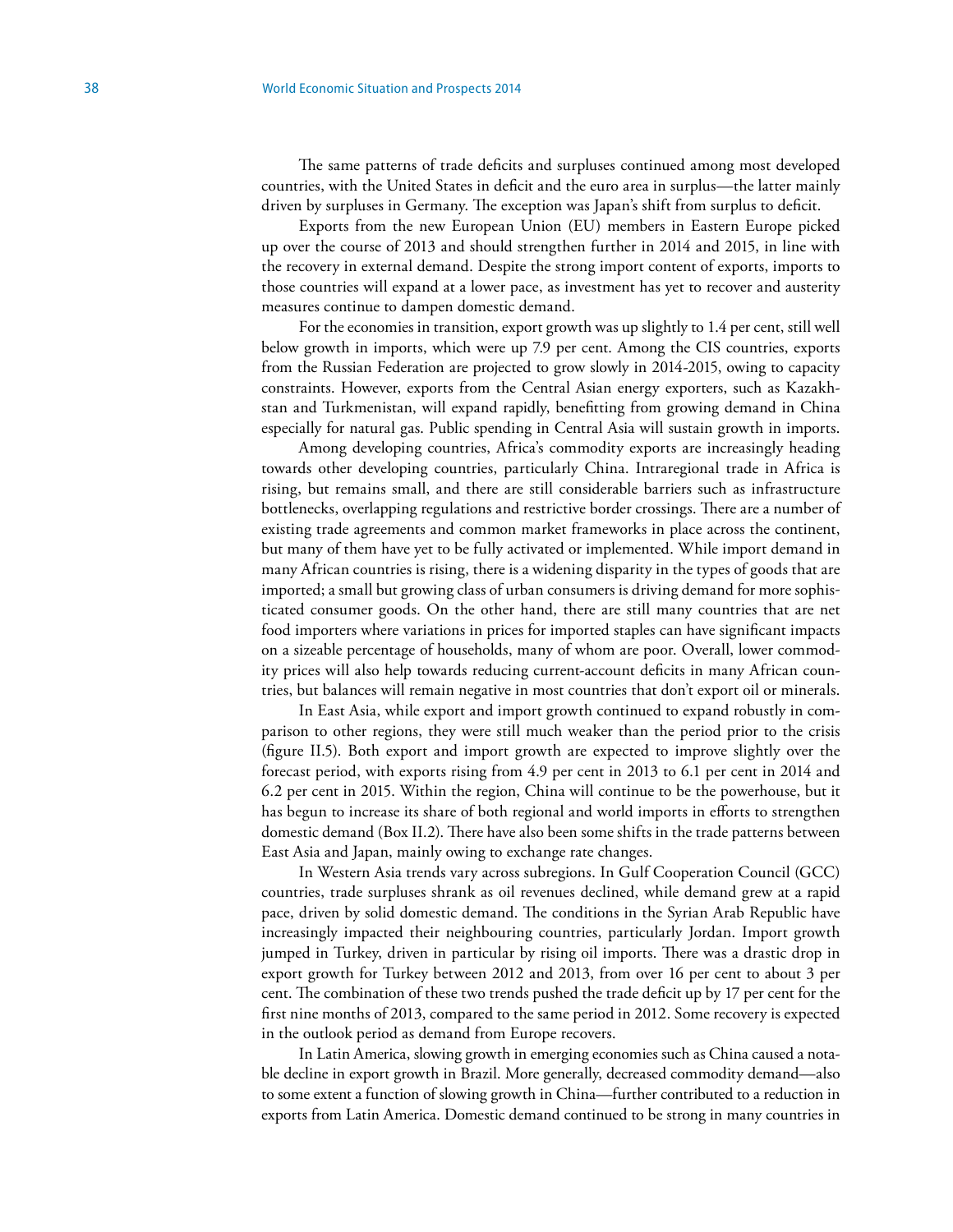

### Figure II.5

# **Import volume growth across regions, 2001-2013**

### Box II.2 **The impact of China's structural changes on its major trading partners**

A structural shift in the composition of China's gross domestic product (GDP), away from investment and net exports and towards efforts to promote household consumption might affect the size and composition of its import basket.

Between 2000 and 2008, China's rapid growth was led by an increase in investment as a share of GDP from 36 per cent to 42 per cent and an increase in the share of net exports from about 2 per cent to over 8 per cent. Increases were driven mainly by rising exports, whose share in GDP went from 23 per cent to 38 per cent.**a** Over the same period, the share of household consumption fell from 46 per cent to 36 per cent.

After the global crisis, the Chinese Government's stimulus package further increased the share of investment in GDP to almost 50 per cent to support strategic emerging industries, urbanization, the construction of social housing, and the development of infrastructure and higher technology products. The share of household consumption has changed little, however, while the share of net exports declined to 3.5 per cent, mainly as a result of a sharp deceleration in the growth of exports.

Given the large size of China's economy, significant shifts in the composition of its trade basket may affect global commodity prices and the terms of trade for other countries, particularly for resource-based economies such as those in Africa. Therefore, the changes in China's trade basket resulting from structural changes in the Chinese economy may have significant impacts on its trading partners.

Different GDP components have different import intensity. An increase in the share of private consumption in China's GDP is unlikely to bring sizable benefits to countries exporting consumer goods, because much of the consumption increase will come in the form of increased demand for services, such as health care and other social services with low import intensity. On the other hand, changes in the shares of investment and exports in its GDP would lead to more substantial effects on China's imports.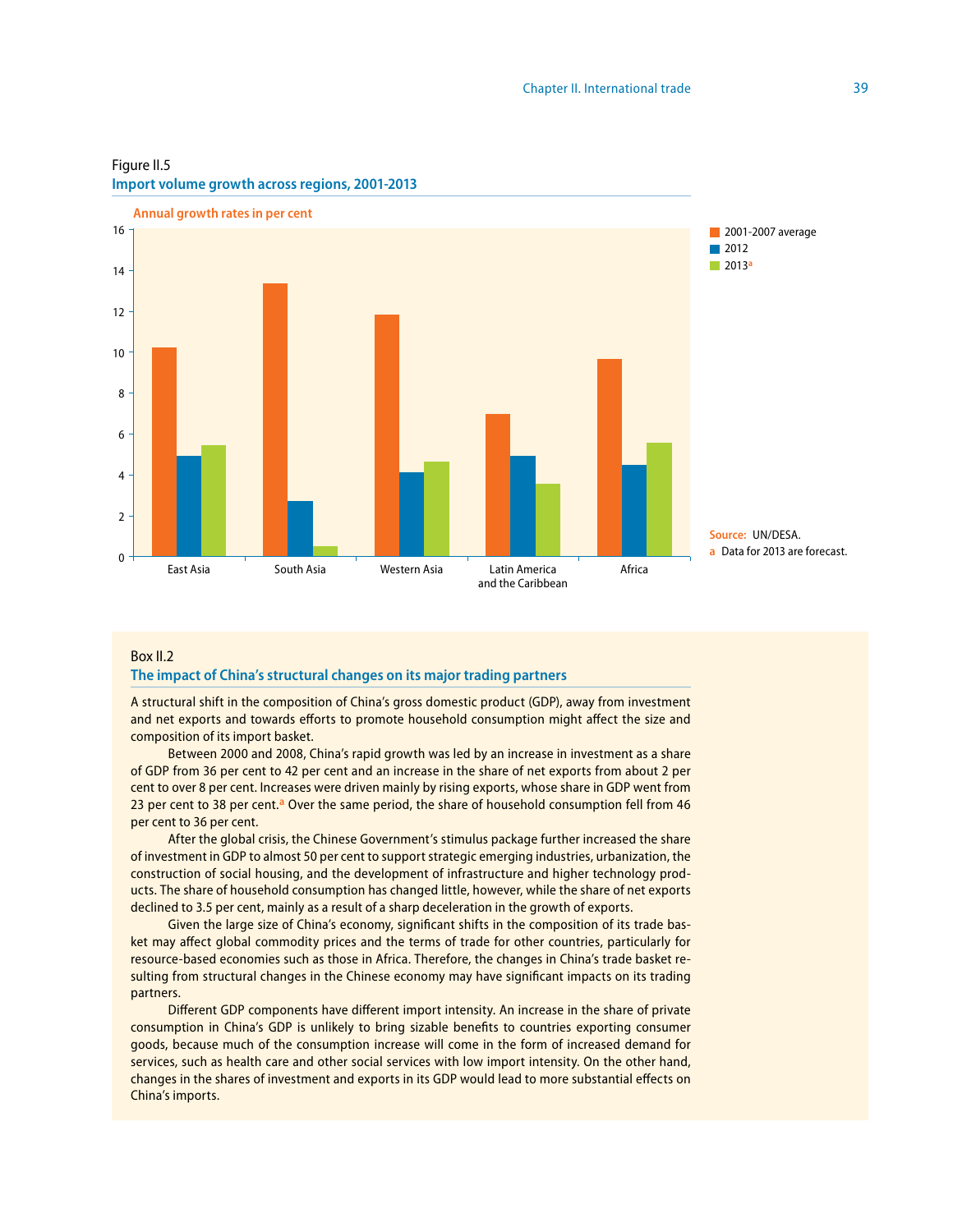#### Box II.2

#### **The impact of China's structural changes on its major trading partners** (*continued*)

Empirical evidence on the composition of China's imports (figure II.2.1) indicates that the recent increase in the share of investment in gross domestic product (GDP) was accompanied by an increase in the share of minerals and metals—especially iron ore and copper—in China's total imports from about 9 per cent in 2005-2007 to about 13 per cent in 2009-2012. This increase was mostly due to strongly rising infrastructure investment during the latter period. By contrast, the share of machinery in total imports declined from about 16 per cent in 2005-2007 to about 12 per cent in 2012. This decrease reflects the decline in net exports as a share of GDP, while the decline in the shares of imports of parts and components for electrical and electronic goods, from 24 per cent in 2005-2007 to 14 per cent in 2012, is a result of the decline in processing trade.

#### Figure II.2.1



**Policy rate, annual percentage** 0% 10% 20% 30% 40% 50% 60% 70% 80% 90% 100% 2000 2001 2002 2003 2004 2005 2006 2007 2008 2009 2010 2011 2012

Textiles, apparel and footwear Parts and components for electrical and electronic goods **Laborate** Machinery, excluding parts and components for electrical and electronic goods Minerals, ores and metals Agricultural products Other manufactures Fuels

**a** Given its fairly stable level of about 13-16 per cent during the period 2000-2011, the share of government consumption in GDP will not be considered here. **Source:** UNCTAD.

In the outlook, a structural shift in the composition of China's GDP away from investment and net exports towards a greater importance of household consumption would lead to changes in China's imports. The groups of countries most heavily exposed would include: Australia and Brazil, which account for about two thirds of China's iron ore imports; Chile, which accounts for about one third of China's copper imports; Germany, Japan and the Republic of Korea, which account for almost half of China's machinery imports; and Japan, Malaysia, the Republic of Korea and Taiwan Province of China, which account for over two thirds of China's imports of parts and components for electrical and electronic goods. However, the impact would likely be spread over a number of years, and would not be sudden and sharp. Moreover, given that China's rapid pace of urbanization is set to continue, and a shift in the composition of its GDP towards greater importance of household consumption will require enhanced transportation and distribution networks, China's infrastructure investment is likely to remain high in the medium term. This would mean that those countries exporting minerals and metals, in particular, are unlikely to experience a significant, if any, adverse effect.

**Source:** UNCTAD Secretariat calculations based on UNCTADStat.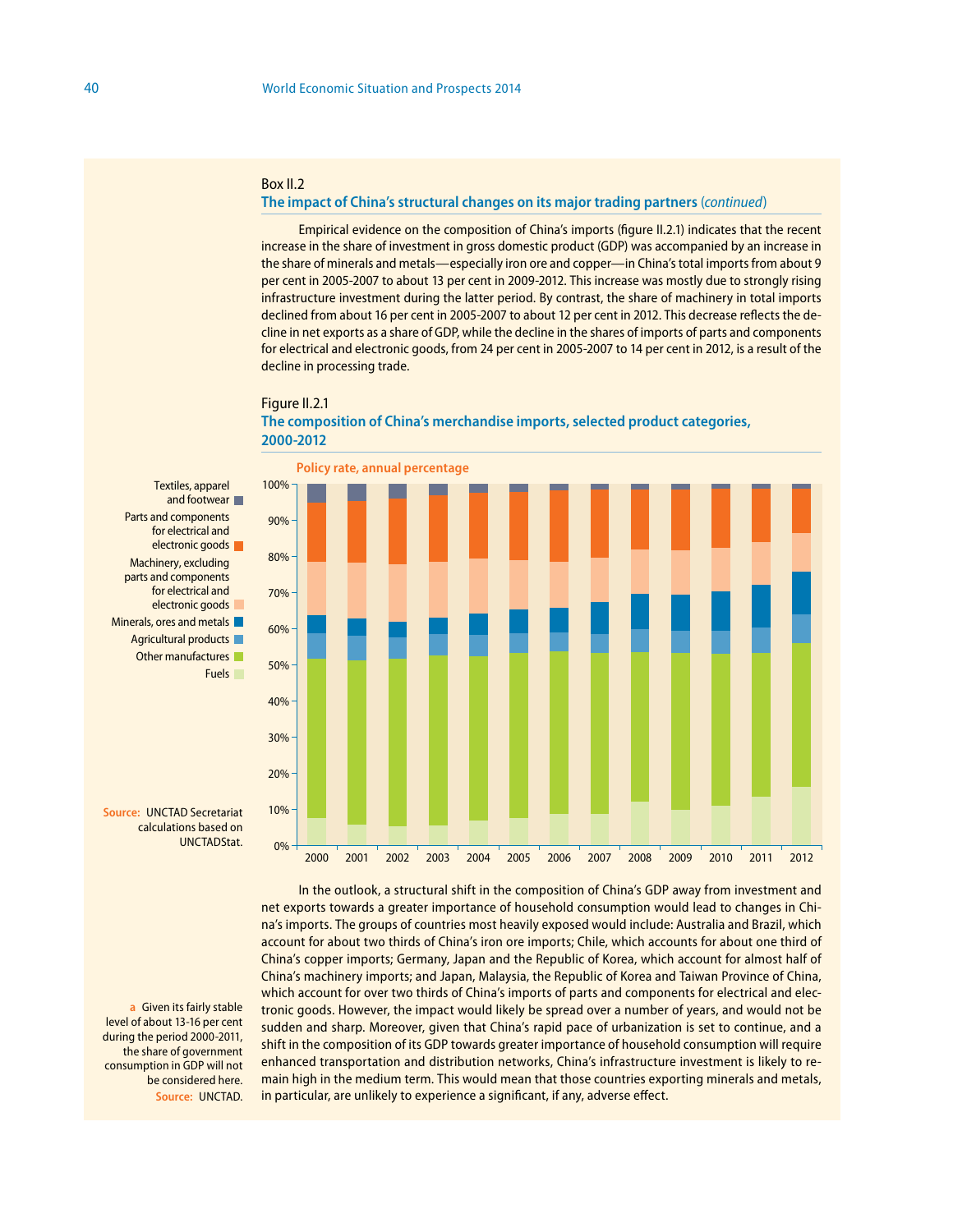the region, which helped to support overall growth and also added to import growth, but led to rising trade deficits. Most of those imports, however, were coming from outside of Latin America, as exports within the region were generally lower. The prospects for 2014-2015 will benefit from expected increases in external demand from developed countries, particularly the United States, but the demand from emerging economies in other regions, including China and India, will remain moderate compared with the period prior to the global financial crisis.

# **Commodity markets**

Since January 2013, commodity prices have generally eased, although trends of commodity groups vary (figure II.6). The United Nations Conference on Trade and Development (UNC-TAD) Non-oil Nominal Commodity Price Index**<sup>3</sup>** fell 9.44 per cent between January and September 2013. However, the index remained generally high relative to its long-term trend.**<sup>4</sup>**

# Food and agricultural commodities

Since January 2013, prices in food markets have been easing, thanks to good harvests, which have also allowed a continuation of the ongoing replenishment of stocks (figure II.7).

The food price index registered a steady decline, reaching 245.1 points in September 2013 after its peak of 286 points in August 2012. Between January and September 2013, prices for wheat and maize declined by 9 per cent and 26 per cent, respectively. Expectations of continued growth in wheat and maize production will likely prompt further drops in cereal prices in 2014. The price of rice has been trending downward since 2012, despite short-term fluctuations. During the first nine months of 2013, the Thailand rice price index recorded





**3** The UNCTAD Non-oil Nominal Commodity Price Index covers these subgroups of commodities: food, tropical beverages, vegetable oilseeds and oils, agricultural raw materials, and minerals, ores and metals.

**4** In September 2013, the Index was 250.3 points, 32 points higher than its 10-year average of 218 points (between October 2003 and September 2013).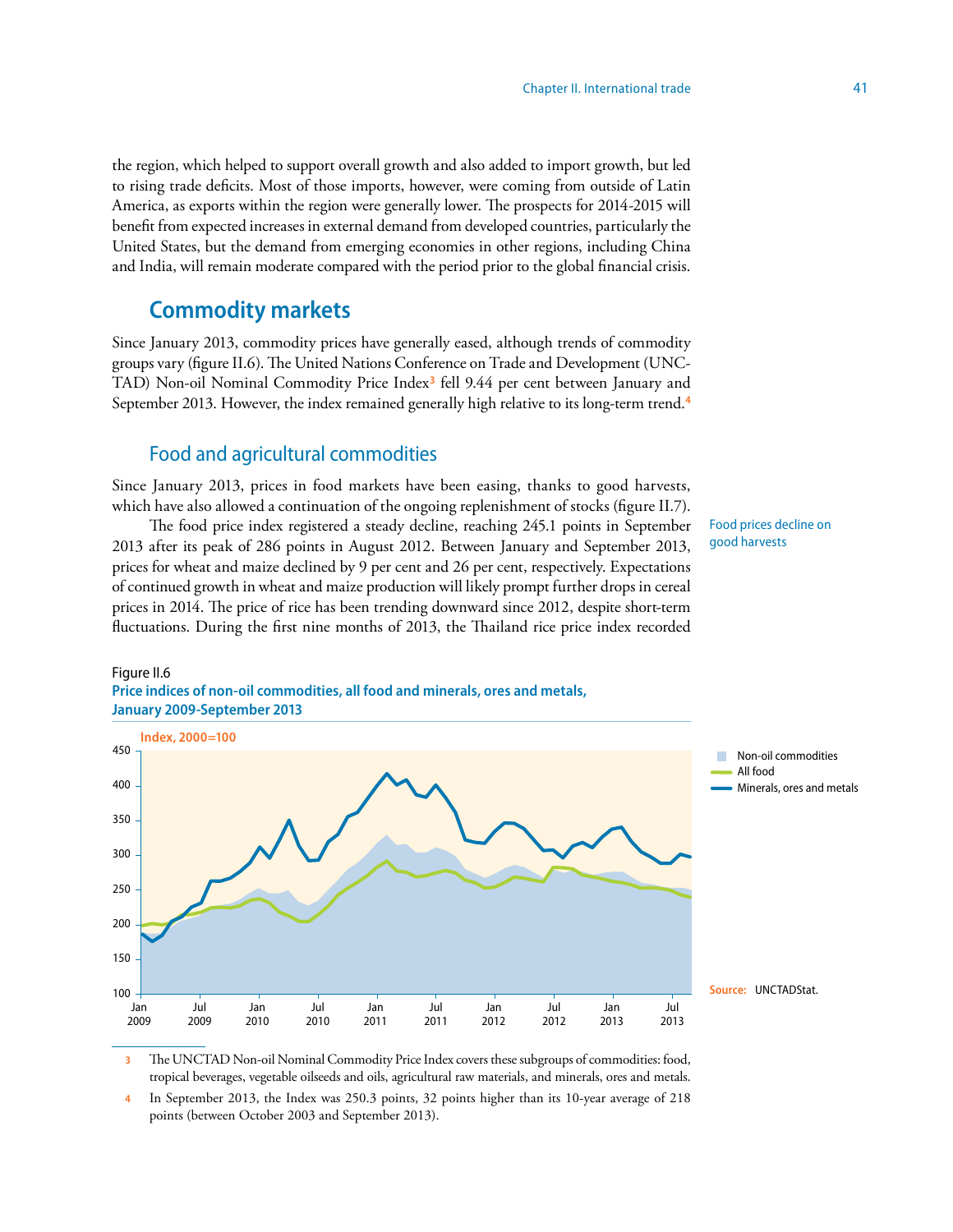

an 18 per cent decline, underpinned by comfortable levels of stocks and the ongoing release of rice from the Thai Government's public stock. The sugar price fell by 11 per cent from January 2013 to reach 16.84 cents per pound in July 2013 as a result of a production surplus and the retreat of speculative funds from the sugar futures market. However, owing to falling crop output in Brazil and a rise in demand, especially from China and Indonesia, sugar prices rebounded in August, reaching 17.4 cents per pound in September 2013. Looking forward, trends in sugar prices will depend on the level of global stocks and the demand from the main consuming countries.

The UNCTAD Vegetable Oilseeds and Oils Price Index trended downwards over the first eight months of 2013, despite some short-term fluctuations, mainly as a result of improvements in soybean supplies. Soybean prices recorded a 13 per cent decline from January to August 2013, due to favourable harvests in the main soybean producing countries and weaker demand growth in China and the EU. In September 2013, soybean prices surged as a result of strong demand from China, driving up the Vegetable Oilseeds and Oils Price Index by 3 per cent.

The price index of tropical beverages has been trending downwards since early 2013, owing to a decrease in coffee prices. The coffee composite indicator index dropped from 207.6 points in January 2013 to 178 points in September 2013 as a result of the good outlook for coffee production, especially in Brazil, Colombia and Viet Nam. The cocoa bean index fluctuated between 242 and 264 points from January to May, 2013. This price volatility was a result of the instability in supply, particularly from Côte d'Ivoire and Ghana following dry and hot weather, and the uncertainty in demand from the main consuming countries. However, from June to September 2013, the cocoa bean price strengthened and increased by 15 per cent over this period, owing to rising demand from the chocolate manufacturing sector in Europe and North America. Expected improvements in the economic outlook of the major consuming areas, albeit slow, are likely to keep the cocoa market firm through 2014.

The UNCTAD Agricultural Raw Materials Price Index strengthened in early 2013, driven by higher prices of rubber, tropical logs and cotton. The index fell from 219.5 points to 198.4 points between February and July 2013, owing to a 24 per cent decline in rubber prices during the same period. However, as China's manufacturing pace picks up, the demand for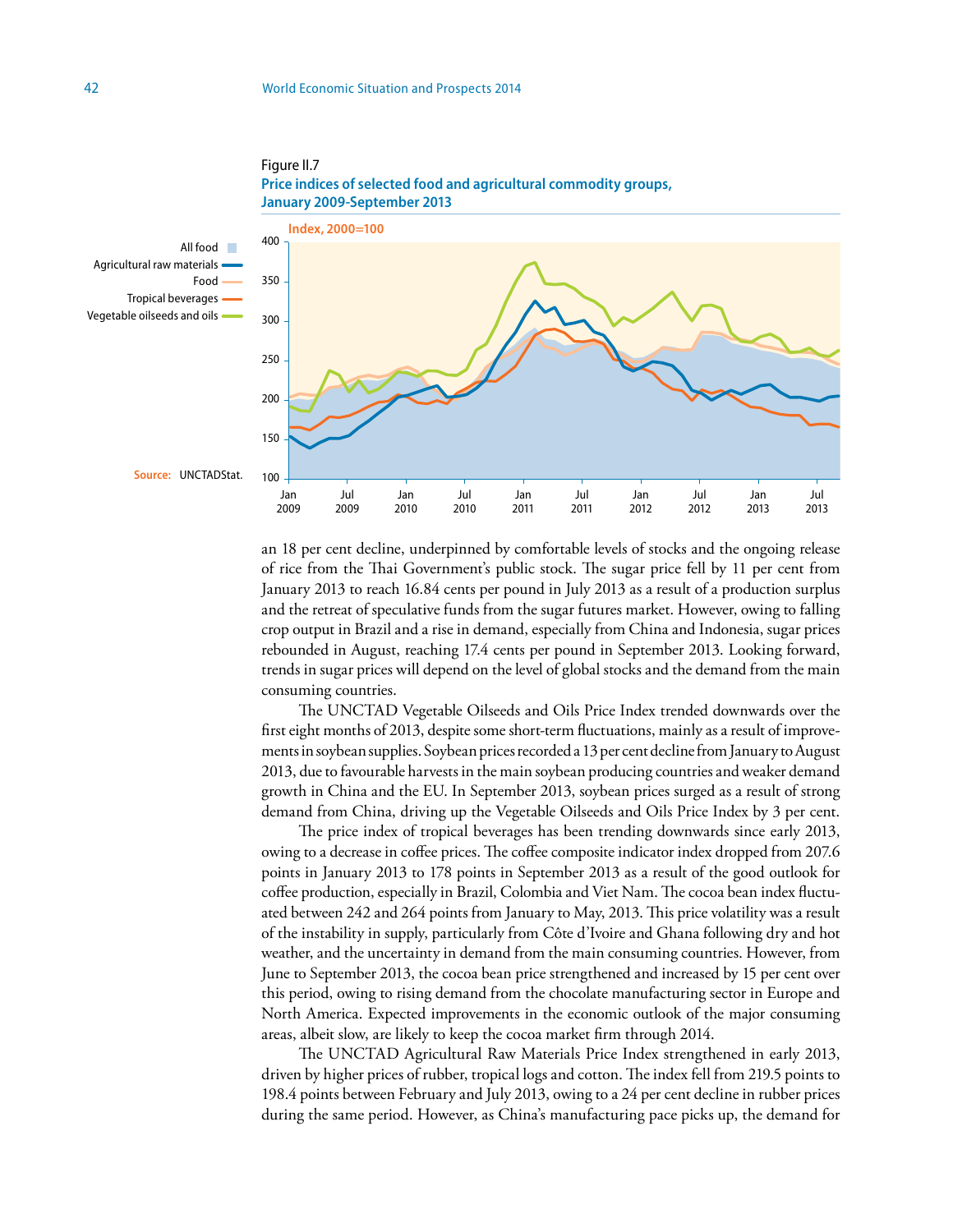rubber from the automobile manufacturing sector has been boosted. As a result, the Raw Materials Price Index increased by nearly 3.5 per cent from July to September 2013. The cotton index has been fluctuating within a band from 144 to 160 points. Furthermore, the cotton market is sensitive to China's policy with respect to its reserves, given the country's large state cotton reserves. Prices for agricultural raw materials are expected to be mostly flat over the forecast period.

# Minerals, ores and metals

Minerals, ores and metals prices are sensitive to worldwide supply, the macroeconomic context, and manufacturing demand from major consuming countries including China, the United States and the EU. After a brief recovery in the first two months of 2013, base metal prices softened in the remaining first half of the year (figure II.8). This can be attributed to a combination of factors, including uncertainty over the economic outlook of the euro area, a slowdown in China's economy, the indecisive pace of recovery in the United States, a supply surplus in the context of relatively high stock levels, and the strengthening of the dollar.

Prices of several industrial commodities dropped below their end-2012 levels, partly owing to the deceleration of growth in major economies (China especially) in the first half of 2013. In July 2013, the UNCTAD Minerals, Ores and Metals Price Index was down 15 per cent relative to the 340 points recorded in February 2013. Price indices for aluminium, nickel, and zinc registered a steady decline from January 2013 to July 2013. Over the same period, price indices for copper and lead, while recording some short-term fluctuations, showed an overall downward trend. The iron ore index declined by 23.67 per cent from January to June

Metals prices declined as world growth remained tepid



Figure II.8 **Price indices of selected minerals, ores and metals, January 2009-September 2013**

**Source:** UNCTAD, UNCTADStat.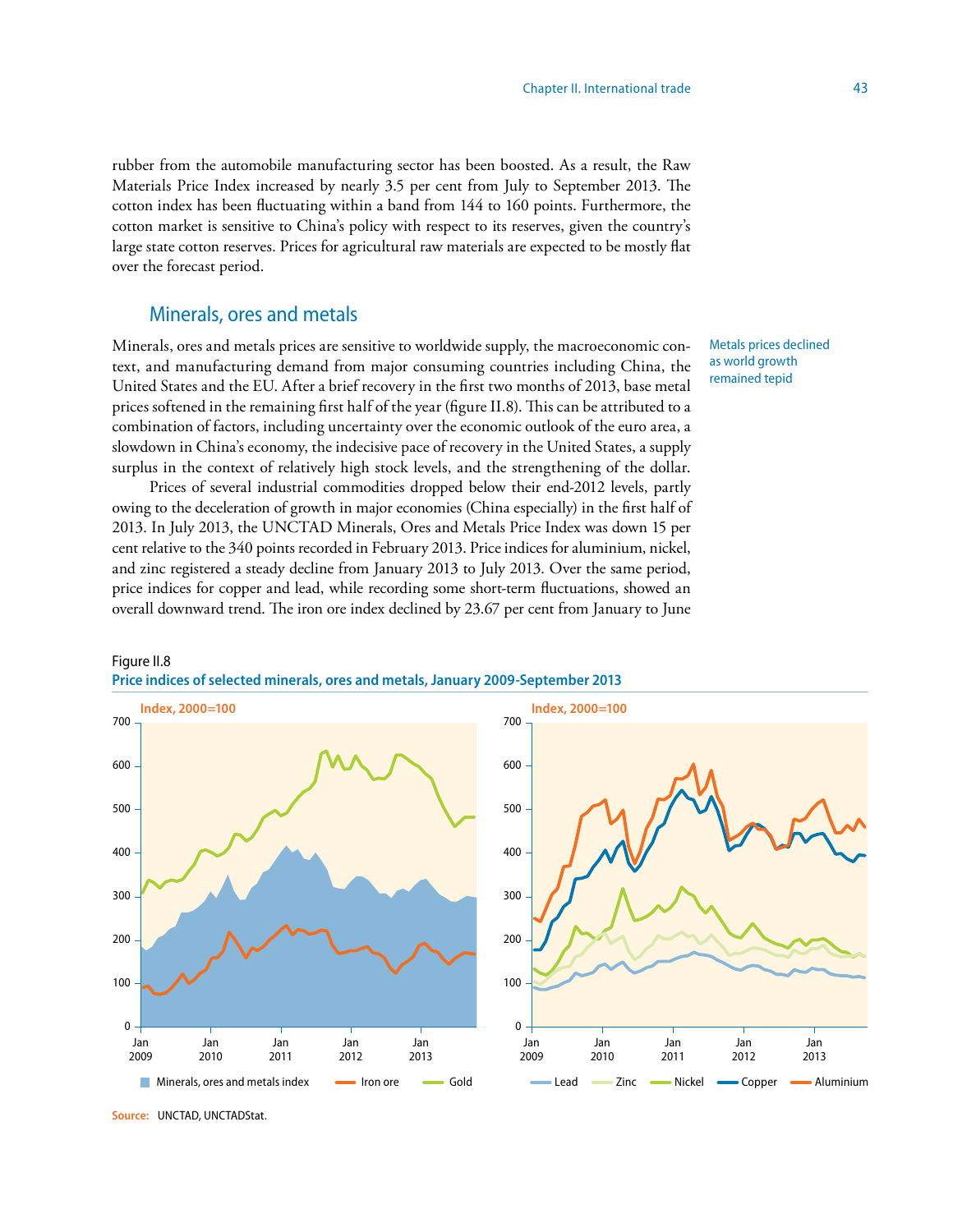2013, largely owing to shrinking demand for steel by China's construction and manufacturing industries—a consequence of the ongoing structural change in China's economy (box II.2).

However, owing to positive expectations for global industrial activity and China's economic revival beginning in mid-2013, several metals prices rebounded in August 2013, then retreated the following month based on strong supply in global metals markets. For example, the iron ore index regained 19.33 per cent of its June 2013 value, reaching 171.6 points in August and falling to 168 points in September. Although global industrial prospects are expected to put upward pressure on metals prices in the short run, the strong supply induced by increased investments in the extractive sector (due to the recent price boom) will probably soften the metals markets. Moreover, trends in these markets in the coming years will greatly depend on ore grades, environmental issues and energy costs.

A group of other metals not included in the index discussed above has also become increasingly important (box II.3).

# Oil prices

Oil prices were on a downward trend in the first half of 2013 (after a spike in January and February caused by geopolitical tensions with Iran), as global demand for oil weakened along with the deceleration in world economic growth overall. Moderation in the growth of emerging economies was particularly notable, as they have been the major source for the incremental increases in global oil demand in recent years. However, oil prices surged in July and August as geopolitical tensions in the Syrian Arab Republic escalated. The Brent oil price increased by about \$18 per barrel (pb) within two months to above \$117 pb. Later,





**Source:** UN/DESA, based on data from United States Energy Information Administration.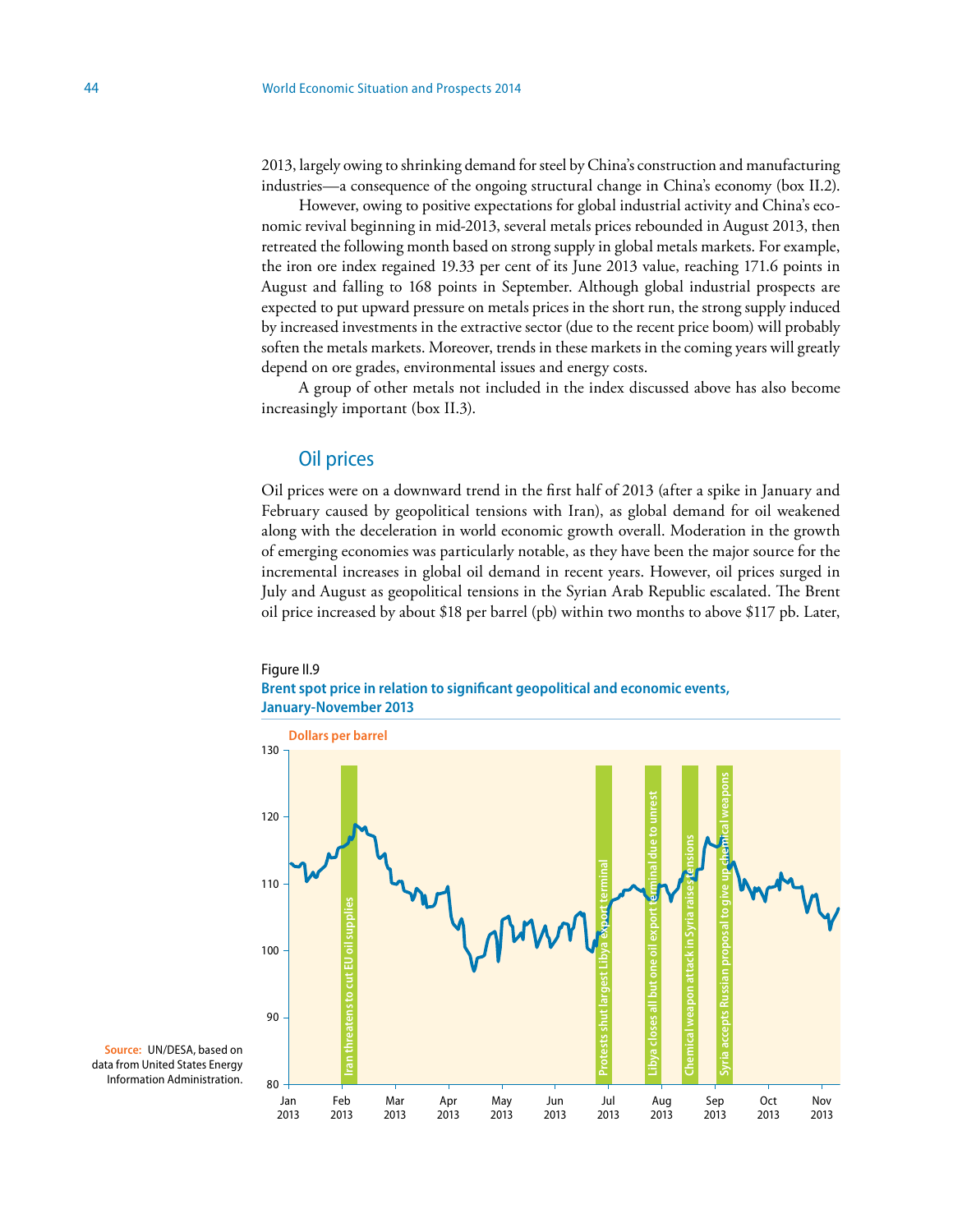#### Box II.3 **The strategic importance of rare earth metals**

Rare earth metals (REMs) or rare earth elements (REEs) are a group of 17 elements,**a** which are vital inputs in high-tech device manufacturing, military and defence applications, as well as clean energy technologies. For example, they are essential to battery and magnet technologies, laser technology, radar systems, cellular telephone manufacturing, energy-efficient lighting, fibre optics, and flat screens for television and computers. REMs are indeed considered to be critical raw materials.**b** REMs are not as rare as their name suggests; they are classified as "rare" because their deposits are not concentrated in commercially viable quantities. Hence, it is difficult to mine them cost effectively.

The strategic importance of REMs stems from two main factors: they have very few substitutes, and they are associated with high supply risk as their reserves and production are highly concentrated in a handful of countries. REMs global reserves and production are mainly concentrated in China and, to a limited extent, the United States of America. Although information on REMs reserves, production and use varies, the January 2013 United States Geological Survey estimates suggest that in 2012, China and United States accounted for about 50 per cent and 12 per cent of global reserves, respectively.**<sup>c</sup>** Australia, Brazil, India, Malaysia, and the Russian Federation also have some reserves. China accounts for over 80 per cent of total production and is also a major user and exporter of REMs.

Recently, global demand for REMs has increased significantly, reaching an estimated 136,000 tons per year between 2010 and 2012. From 53,000 tons in 1990, world REMs production increased about twofold to reach 90,000 tons in 2000. Thereafter, production continued its upward trend to finally reach 110,000 tons in 2012. Excess demand partly explains the recent price increases.

REMs prices—which are not quoted on international markets—were relatively stable until 2010. Between 2010 and 2012, prices increased markedly as a result of a global supply deficiency that was induced by increasing demand in high technology industries as well as China's export quotas—set partly to preserve domestic stock and increase domestic processing, and partly to start addressing severe environmental damages associated with past REMs mining and processing.**d** As a result, depending on which element is considered, prices increased by 1.2-14.0 times between the first half of 2010 and the first half of 2011 before declining in the second half of 2011 and 2012. Indications are that the prices have recovered in 2013, but remain below their peak level of mid-2011.

In order to reduce world dependence on Chinese exports, several Governments have initiated a series of new legislations and actions. For example, the United States National Strategic and Critical Minerals Policy Act of 2011 was adopted to address the potential supply vulnerability and to support domestic production and supply chain development of REMs. The European Union adopted its Raw Materials Initiative in 2008 to maintain fair and undistorted access to raw materials including REMs. Moreover, many countries have launched new projects to increase production. They include the new Mountain Pass project in the United States with its 19,050 tons of REMs production capacity; the Mount Weld mine project in Australia, launched in 2012 with its production capacity estimated at 20,000 tons per year; and the Zandkopsdrift Rare Earths project in South Africa, currently at an advanced phase of feasibility, with a potential reserve of 950 kilotons of REMs.

By 2015, global demand for REMs is expected to range from 180,000 tons to 210,000 tons per year. China will continue to play a major role in the global REMs market, but its dominance is expected to decline. The increasing demand for REMs from high tech industries will keep the demand firm. On the other hand, despite the opening of new projects, concerns about the negative environmental impact of mining REMs, and the high cost of cleaning up polluted old mines (as currently experienced by China) will heavily weigh on REMs supply, keeping the prices relatively high.

when progress was made in the Syrian Arab Republic's agreement to surrender its chemical weapons, the Brent oil price retreated to \$108 pb in September.

Geopolitical tensions can entail a large risk premium for oil prices, particularly when oil supply is also tight. Most recently, global oil supply has been declining modestly: increased oil supply in North America has been offset by declines in the North Sea, while high Saudi output only partly counterbalanced the recent collapse in Libyan production.

**a** REMs or REEs consist of the following elements: scandium (Sc), yttrium (Y) and the 15 so-called lanthanoids (Ln) including lanthanum (La), cerium (Ce), praseodymium (Pr), neodymium (Nd), promethium (Pm), samarium (Sm), europium (Eu), gadolinium (Gd), terbium (Tb), dysprosium (Dy), holmium (Ho), erbium (Er), thulium (Th), y tterbium (Yb) and lutetium (Lu). **b** In 2010, the European Commission analysed a

selection of 41 minerals and metals and listed four teen critical mineral raw materials, including REMs based on their low substitutability, high supply risk and high economic importance. See http://ec.europa.eu/ enterprise/policies/rawmaterials/critical/index\_ en.htm.

**c** U.S. Department of the Interior, U.S. Geological Survey, "Mineral Commodity Summaries, January 2013", available from http:// minerals.usgs.gov/minerals/ pubs/mcs/2013/mcs2013.pdf. **d** However, many countries interpreted these measures as unfair trade practice prompting Japan, the European Union and the United States to file complaints against China to the WTO in 2012. A WTO ruling has judged these measures as incompatible with WTO rules; it is likely that China will appeal the decision. See Lucy Hornby and Shawn Donnan, "WTO rules against China on rare earths export quotas", *Financial Times*, 29 October 2013. **Source:** UNCTAD.

Oil prices fluctuated with geopolitical tensions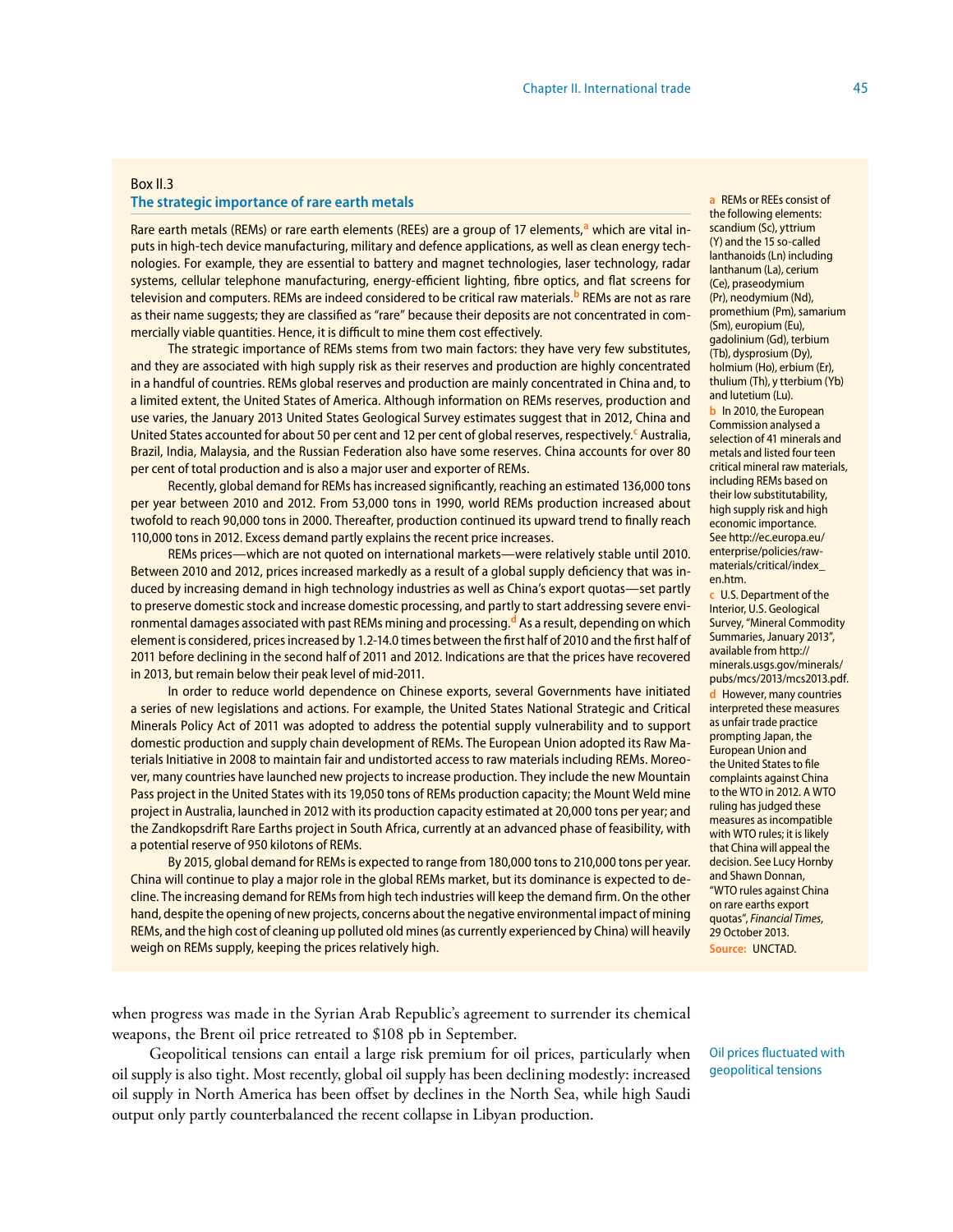Oil exporters have continued to register trades surpluses, but lower than in 2012, partly because of an increase in domestic oil production in the United States (box II.4) and the general decreases in the demand for oil. In the outlook, global demand for oil is expected to grow above 1 per cent for 2014, moderately stronger than 2013. By assuming no further significant eruptions in geopolitical tensions, the Brent oil price is expected to be about \$108 pb for 2014-2015, compared with an estimated average of \$108.1 pb for 2013 and \$111.6 pb in 2012.

#### Box II.4

#### **Effects of increased oil production in the United States of America on exporters of similar grade**

A significant contributor to the decrease in the trade deficit of the United States of America over the past few years has been the rise in domestic oil production that has resulted in a substantial decrease in oil imports. Countries like Algeria and Nigeria, that export the same light sweet crude that the United States has begun to produce in relatively massive quantities, have been significantly affected (figure II.4.1). There had been some shifts in Algerian and Nigerian exports towards Asia, which still has considerable demand for this oil variant, but the situation has still put measurable downward pressure on those countries' trade surpluses.

While the United States is not the largest market for Algeria's oil, it still absorbs almost 13 per cent of Algerian exports, the large majority of which are crude oil and petroleum related products. The scope of the decline can be seen in figure II.4.1, with imports down from an average of 500,000 barrels per day (bpd) in 2010 to closer to 100,000 bpd in 2013. A similar decline can be observed in Nigeria, from an average of about 1 million bpd to about 300,000 in 2013. This trend has also affected other producers such as Angola and Libya, albeit to a lesser degree. Overall, imports of the United States from OPEC, which includes producers of both light sweet crude and heavier sour varieties, was down from an average of almost 5 million bpd in 2010 to 3.75 million bpd in the first eight months of 2013.

In addition, generally flat oil prices—with some significant fluctuations—have continued to put pressure on the budgets of some of these countries. Algeria relies on revenue from oil and petroleum products, which make up 90 per cent of the country's exports, to cover significant portions of the Government's budget. Recent increases in spending have also pushed up estimates for the price per barrel necessary to balance the budget well above current prices. As it appears that U.S. production is set to continue expanding, these countries will have to diversify both their oil trading partners and their overall export baskets.

**Source:** UN/DESA.

#### Figure II.4.1



### **United States imports of Algerian crude oil and petroleum products, January 2010-August 2013**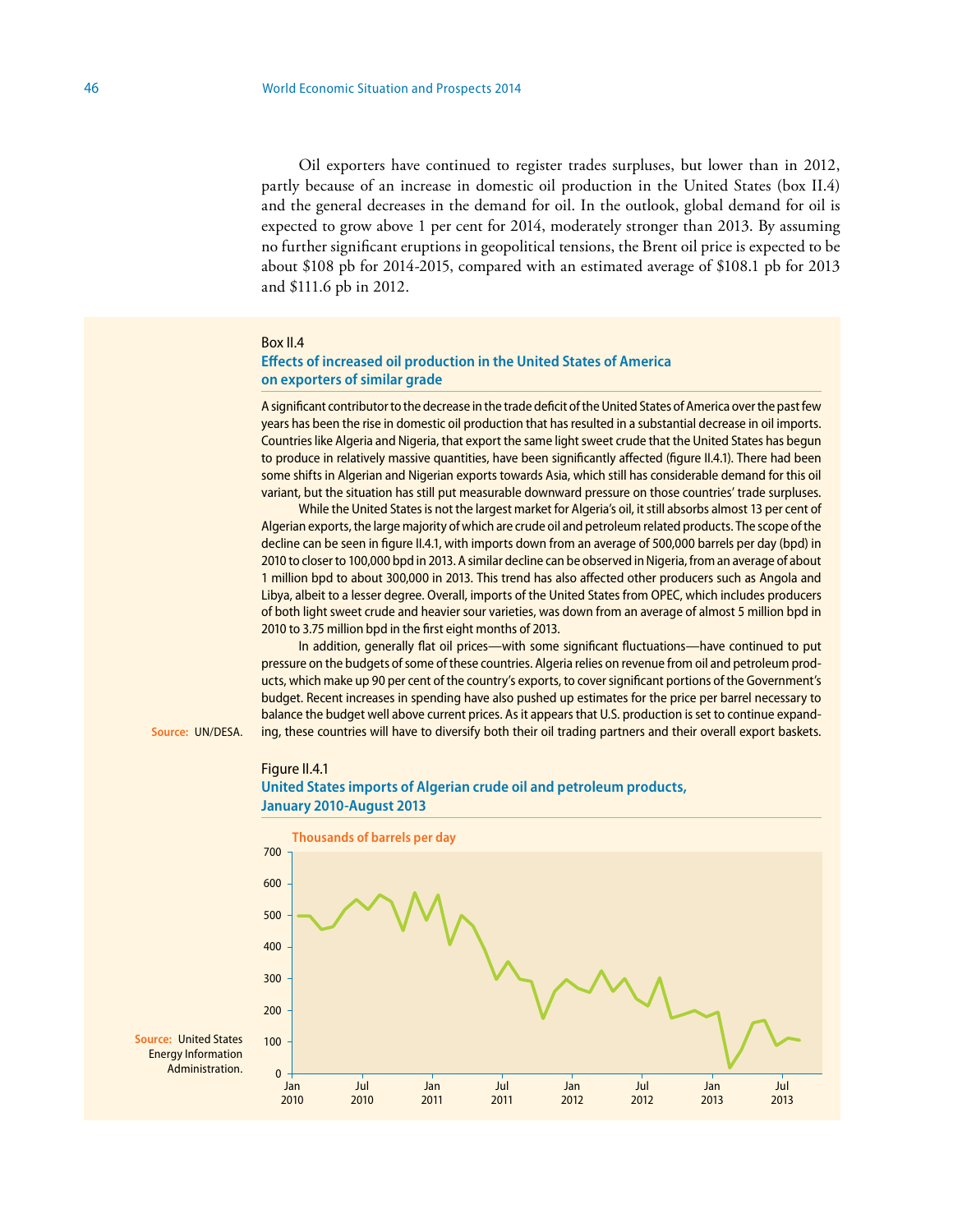# **Terms of trade and trade shocks**

The outlook for global merchandise trade is unlikely to fulfill expectations of a net-exportled recovery for a number of countries. Trade volume demand is only estimated to grow moderately across the world; on a country-by-country basis, small declines will mostly offset small rises. Overall, this will result in relatively flat patterns in the terms of trade and thus in limited changes to import and export bills.

Using historical and forecast changes in trade volume and prices, the Global Vulnerability Monitor**<sup>5</sup>** provides a decomposition analysis to quantif y the size of trade shocks relative to gross domestic product (GDP) that world regions experience in the event of changes in volume or terms of trade. As shown in figure II.10, these shocks were significant for most countries during the periods of the boom years, the eruption of the

#### Figure II.10





| <b>Major country groups</b> |              |                               |                                   | <b>Major regions</b>           |                 |                                      |               |                                                     |                                        |
|-----------------------------|--------------|-------------------------------|-----------------------------------|--------------------------------|-----------------|--------------------------------------|---------------|-----------------------------------------------------|----------------------------------------|
| <b>Years</b>                | <b>World</b> | <b>Developed</b><br>economies | <b>Economies</b><br>in transition | <b>Developing</b><br>economies | Western<br>Asia | <b>East and</b><br><b>South Asia</b> | <b>Africa</b> | <b>Latin America</b><br>and the<br><b>Caribbean</b> | <b>Least</b><br>developed<br>countries |
| 2004-2007                   | 1.9          | 0.9                           | 7.9                               | 4.8                            | 5.8             | 5.9                                  | 2.9           | 2.7                                                 | 1.2                                    |
| 2009                        | $-2.7$       | $-2.2$                        | $-8.8$                            | $-3.0$                         | $-10.5$         | $-1.6$                               | $-4.4$        | $-1.5$                                              | 0.3                                    |
| 2010-2011                   | 2.5          | 1.5                           | 7.3                               | 4.3                            | 6.1             | 4.7                                  | 2.8           | 3.1                                                 | 1.0                                    |
| 2012                        | 0.5          | 0.1                           | 1.3                               | 1.1                            | 2.0             | 1.2                                  | 0.6           | 0.7                                                 | 0.7                                    |
| 2013                        | 0.5          | 0.2                           | 0.4                               | 0.8                            | 0.2             | 1.2                                  | $-0.5$        | 0.6                                                 | 0.2                                    |
| 2014-2015                   | 1.2          | 1.0                           | 0.7                               | 1.6                            | 1.9             | 1.8                                  | 1.5           | 1.0                                                 | 1.1                                    |

**Source:** UN/DESA, World Economic Vulnerability Monitor.

**5** See UN/DESA, World Economic Vulnerability Monitor, available from http://www.un.org/en/development/desa/policy/publications/wevm.shtml.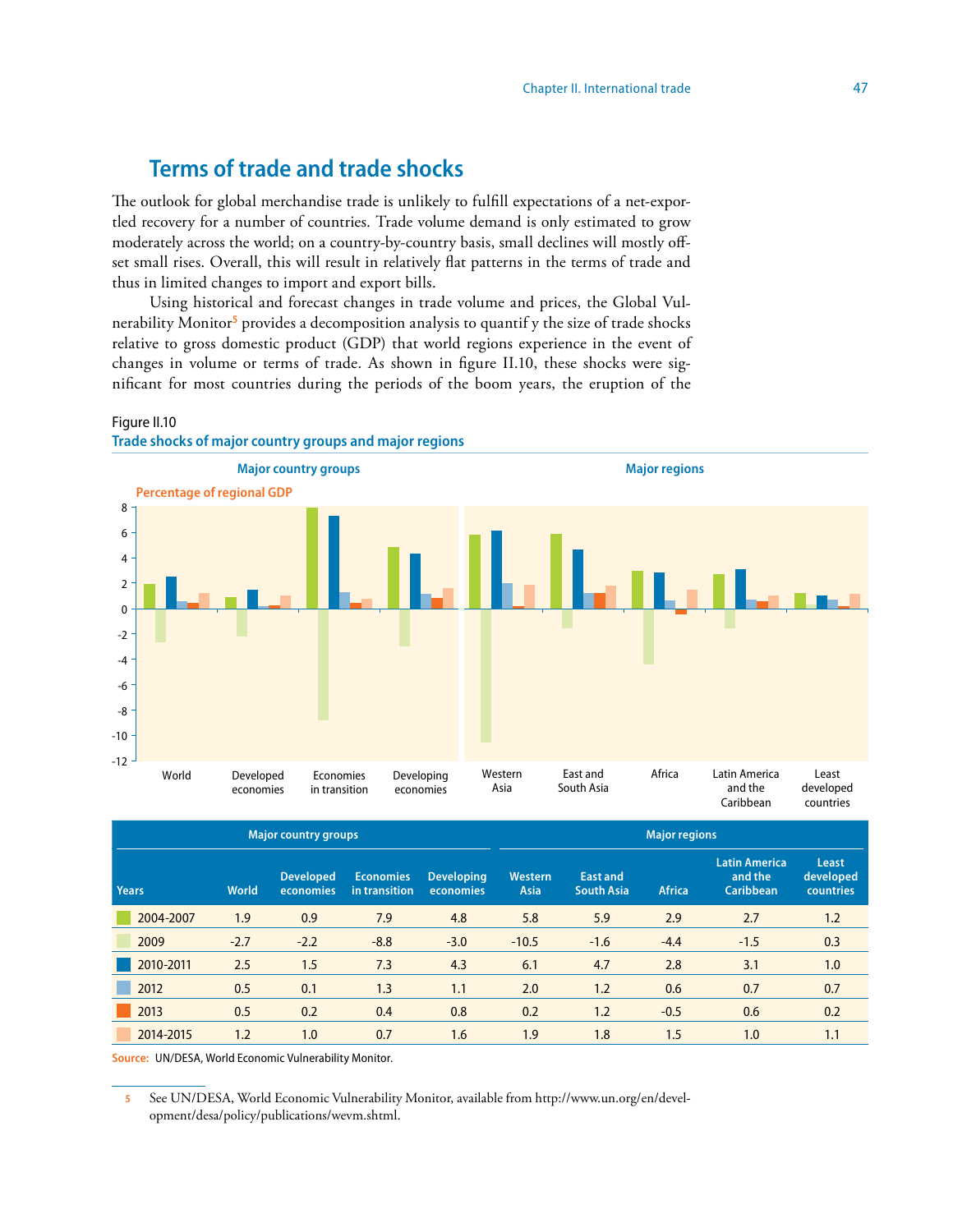crisis and the immediate aftermath. Particularly for net exporters (and correspondingly importers) of primar y commodities and energ y, huge shocks mostly reflect wide swings in their terms of trade. However, in the most recent period (2012-2013) and the short-term outlook (2014-2015), trade shocks are mostly fading away, remaining very small in the forecast period.

At the aggregated level of figure II.10, and for most countries individually, large positive shocks in the two years following the crisis compensated for the high negative shocks of 2009. In addition, as trade shocks in 2012-2013 were only marginal, the balances of merchandise trade for most countries in 2013 will be of a similar size and magnitude as those prior to 2009. This is illustrated in figure II.11, a scatter-plot constructed at the country-level, showing the balances of goods in 2013 against those of the pre-crisis period. With most observation points lying close to the diagonal 45-degree line, the figure confirms that in spite of the traumatic shocks around the global financial crisis, countries with deficits (of merchandise trade) in the years before the crisis were experiencing similar deficits by the end of 2013, and conversely for countries in surplus.**<sup>6</sup>**

Figure II.11 calls attention to the fact that there are a number of countries which, up to 2013, were facing chronic deficits in the balance of goods. Indeed, for many of the countries situated in the south-west quadrant of the chart, the merchandise trade deficit was more than 10 per cent of GDP. Going forward, the aggregate picture of trade shocks for 2014-2015 suggests that the prospects for changes in the significant imbalances in trade of goods are limited. At a more detailed level, figure II.12 shows a comparison of the trade positions of 2013 with those of 2015, estimated using the Global Vulnerability Monitor

#### Figure II.11 **Merchandise trade balances, 2004-2007 compared to 2013**



**Source:** UN/DESA, World Economic Vulnerabilit y Monitor.

After significant trade shocks surrounding the crisis period, recent trade shocks have been marginal

There are a few exceptions to this such as Ghana, which went from a merchandise trade deficit to a surplus, mainly owing to the start of oil exports between the two periods.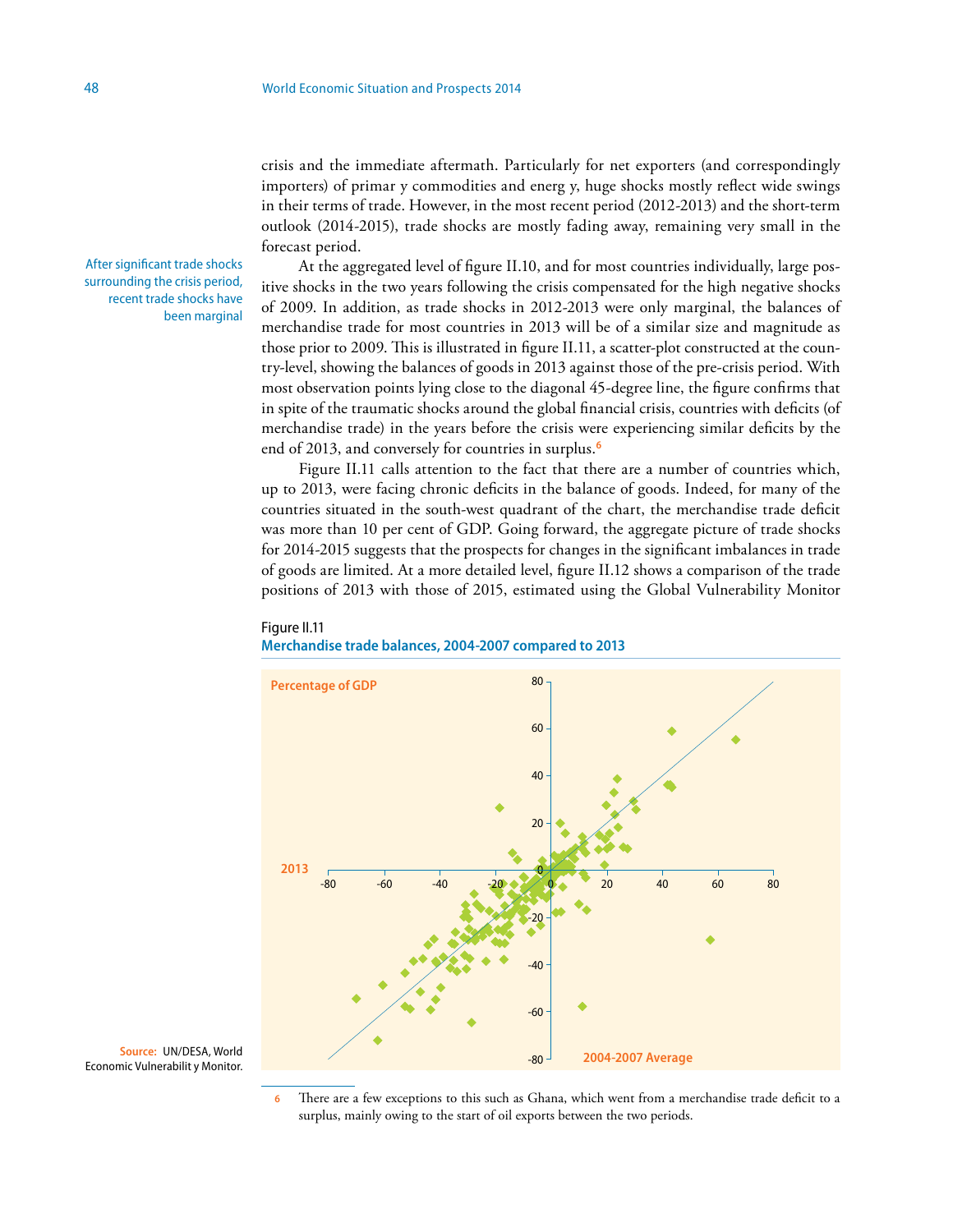

#### Figure II.12 **Merchandise trade balances, 2013 and 2015**

Economic Vulnerability Monitor.

tool. The countries highlighted within the red circle are those that were in deficit in 2013 and are not expected to see notable change in the outlook, as they are mostly situated in the diagonal line.

This situation is of particular importance for a majority of LDCs. Many are low-performing primary commodity exporters and often net importers of energy and food, facing a configuration of price changes in the outlook which is either flat or only minimally positive in net terms. Further analysis of a number of countries for which more detailed information is available corroborates this predicament, as presented in figure II.13. Deficits Large LDC trade deficits are likely to persist throughout the forecast period



### Figure II.13 **Merchandise trade balance deficits as a percentage of GDP for selected LDCs**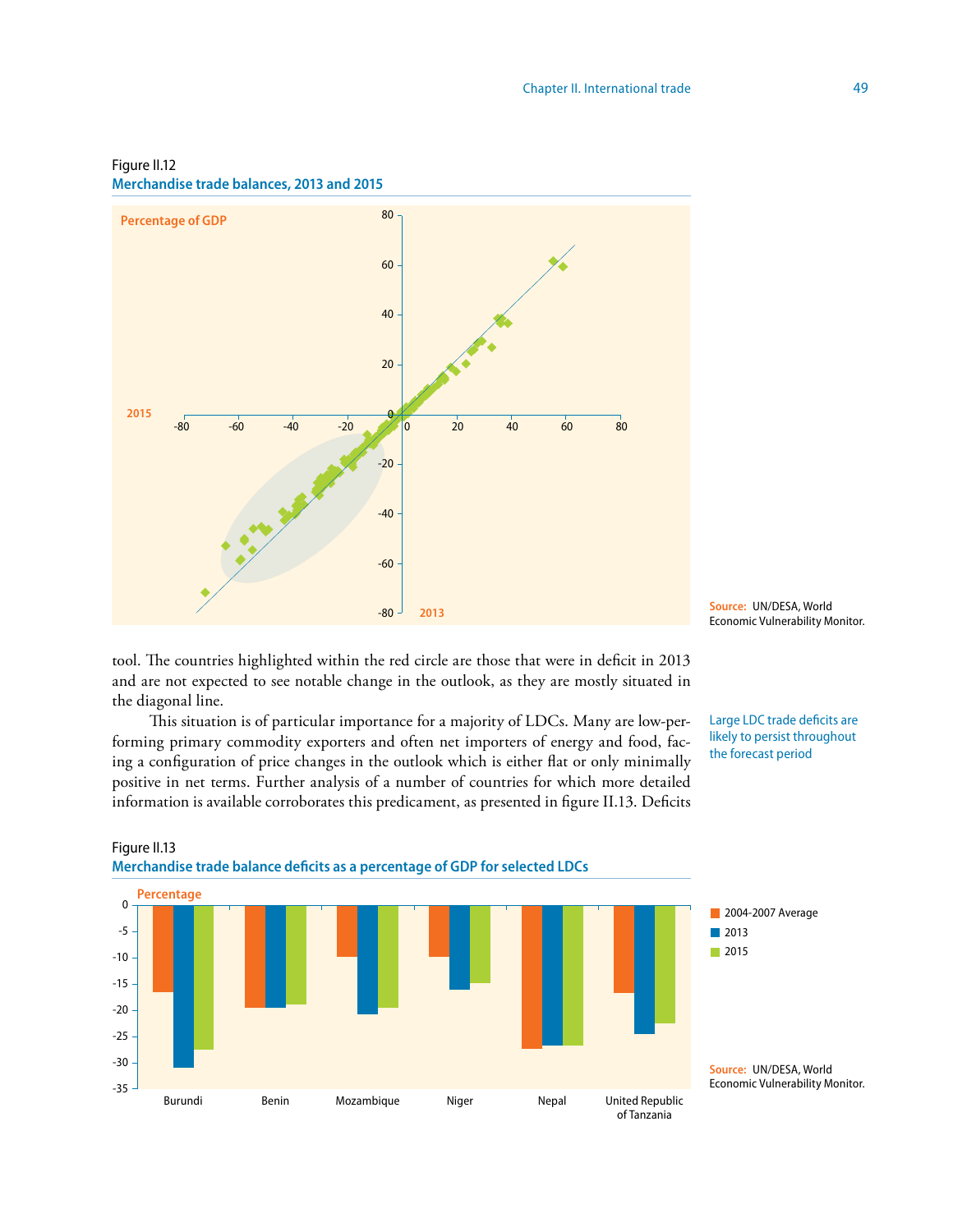in merchandise trade have been and will likely continue to be large, and all the more so if growth prospects involve a greater demand for imported manufactures. In these instances in particular, policy efforts need to focus on diversification and increases in the value added to their existing commodity exports; but this is a longer-term process and unlikely to have significant impacts during the forecast period.

# **Trade in services**

Services exports expand at a modest pace, driven by developing country exports According to the latest information, the value of world services exports reached \$4.4 trillion in 2012, but expanded at a modest pace of 2.2 per cent after two years of a rapid recovery from the global financial crisis. The moderation in the growth of trade in services during 2012 was primarily caused by weaker exports from Europe. Developing countries largely outpaced developed countries, registering an annual growth rate of 7.6 per cent in exports of services, compared with a pace of -0.3 per cent in developed countries (figure II.14). Figures are similar for imports of services. According to preliminary estimates by UNCTAD and WTO, world exports of services in the second quarter of 2013 grew by 5.0 per cent compared to the same quarter of the previous year, indicating a recovery of global trade in services.

Production through global value chains (GVCs), which has become a prominent feature of world merchandise trade over the last two decades, makes extensive use of services such as information and communication technology, communication, logistics, transport, distribution and business services. While the share of services in gross exports of goods and services worldwide is only about 20 per cent, almost half (46 per cent) of value-added in exports is contributed by service-sector activities. This share is higher in developed countries (50 per cent) than in developing countries (38 per cent). This fact confirms that greater value-added tends to be captured by developed countries, in which many transnational corporations are headquartered, to a large extent through services activities. Two thirds of global foreign direct investment (FDI) stock indeed concentrates on services (figure II.15). In the aftermath of the global financial crisis, the manufacturing sector in major developed countries lost ground to the services sector in terms of attracting FDI projects, especially greenfield projects.



Figure II.14 **Growth of services exports by development status**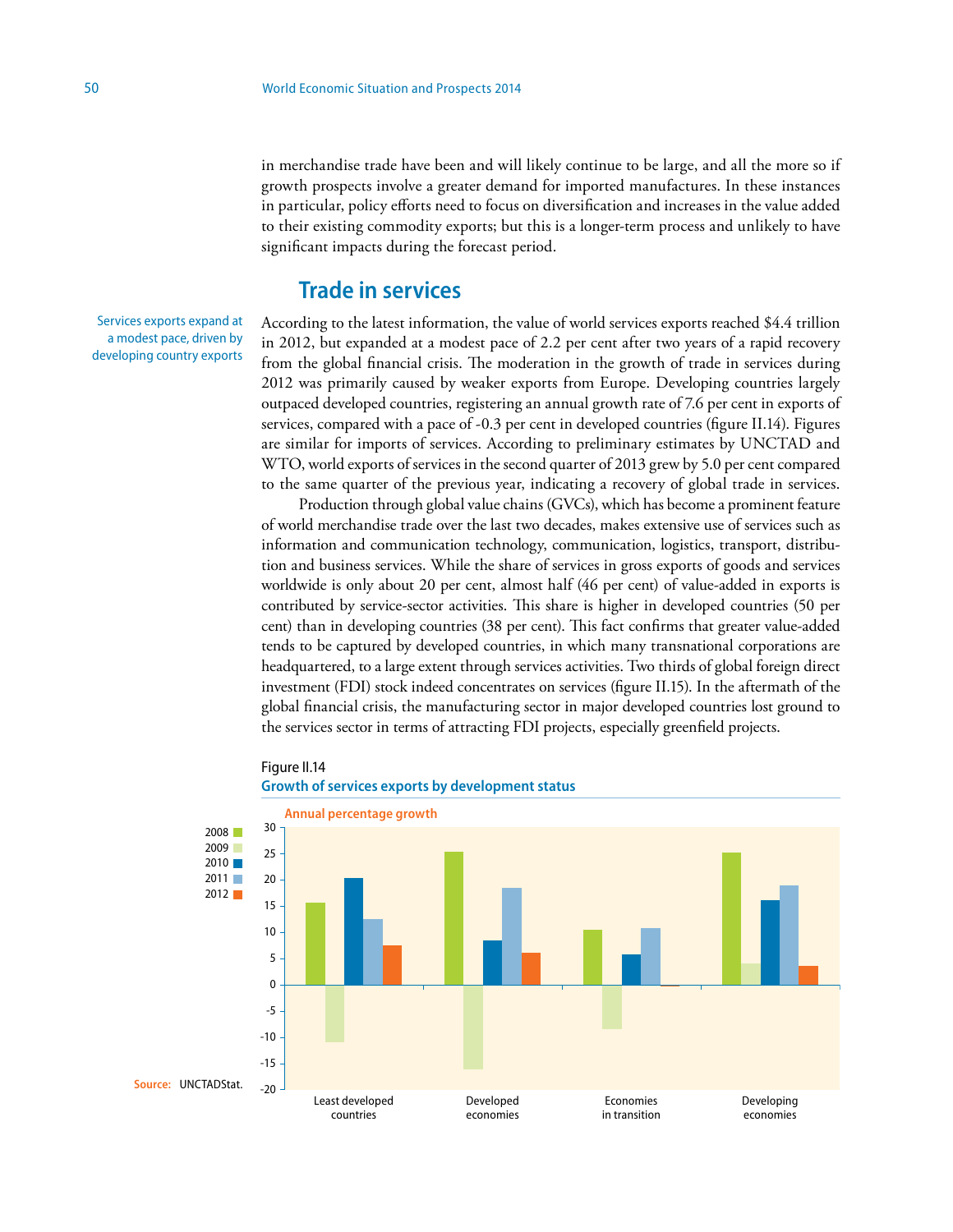

#### Figure II.15 **Share of services in trade, employment, GDP and FDI in 2011**

**Source:** UNCTAD, *World Investment Report 2013* (United Nations publication, Sales No. E.13.II.D.5); UNCTADStat; and ILO, *Global Employment Trends 2013* (Geneva).

Developing countries have steadily increased their participation in trade in services over the last decade, particularly in the past five years.**<sup>7</sup>** Their share in world services exports climbed to 31 per cent in 2012, owing largely to a rapid expansion of exporters in Asia services, with a similar pattern observed for imports where developing countries' share in world services imports was almost 32 per cent in 2008 and jumped to more than 37 per cent in 2012 (figure II.16). The shares for the economies in transition and the LDCs have changed only marginally since 2008.

Trade flows in services have been concentrated in a small number of countries, with the top 10 exporters accounting for 51 per cent of world exports. This reflects their high shares in trade in travel and transport services, which represent more than fifty percent of total services. It also reflects the predominance of a few countries—especially that of the United Kingdom of Great Britain and Northern Ireland and the United States—in trade in financial and insurance services sectors. A breakdown of services exports according to





Figure II.16 **Share in world services trade by development status, 2000 and 2008-2012**

**7** For a discussion of the effects of trade in services on poverty and employment, see UNCTAD, "The impact of trade on employment and poverty reduction", TD/B/C.I/29, 8 April 2013.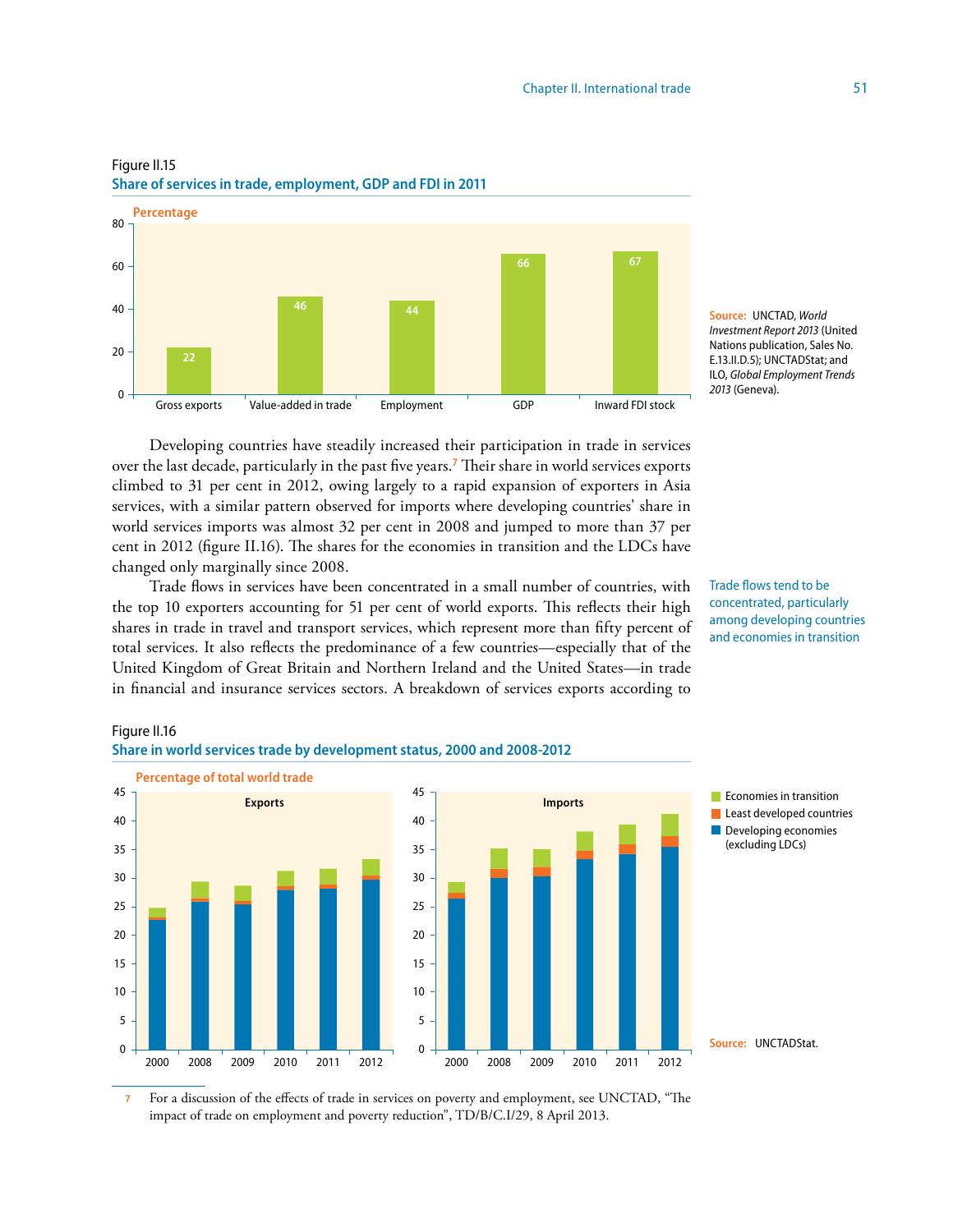regions indicates that only developing economies in Asia have significantly expanded their services exports over the last decade; the share of Latin American economies has fallen, while the share of Africa has not changed. Exports of services originating from France, Germany, Japan, the United Kingdom and the United States together still represent almost one third of total exports in 2012. However, China has surpassed Japan, and five developing countries are now among the top 13 services exporters.

Concentration in trade in services is even more pronounced among developing countries and transition economies. Only 10 countries account for about 70 per cent of total trade in services for developing countries and economies in transition (table II.1 and table II.2). These countries have particularly greater presence in travel (China, Turkey) and transport services (Singapore), construction services (China, the Republic of Korea, the Russian Federation), financial and business services (Hong Kong Special Administrative Region of China) and computer and information services (India). The share in world travel services of Macao Special Administrative Region of China has doubled over the last five-year period to reach about 4 per cent in 2012. The increases of imports of services in most developing countries and the economies in transition have outpaced that of exports, leading to deterioration in their trade balances in services (figure II.17). However, the deficits in their services balances have been

#### Table II.1

#### **Top 10 services exporters in 2012: developing countries and economies in transition**

|                                 |                           | <b>Share in world exports</b> |                           |                               |  |  |  |
|---------------------------------|---------------------------|-------------------------------|---------------------------|-------------------------------|--|--|--|
|                                 | Rank in 2008 <sup>a</sup> | Share in 2008 <sup>a, b</sup> | Rank in 2012 <sup>a</sup> | Share in 2012 <sup>a, b</sup> |  |  |  |
| China                           |                           | 3.8                           |                           | 4.4                           |  |  |  |
| India                           | C.                        | 2.7                           | $\overline{2}$            | 3.2                           |  |  |  |
| Hong Kong SAR <sup>c</sup>      | 4                         | 2.4                           | 3                         | 2.8                           |  |  |  |
| Singapore                       | 3                         | 2.5                           | 4                         | 2.6                           |  |  |  |
| Korea, Republic of              | 5                         | 2.3                           | 5                         | 2.5                           |  |  |  |
| <b>Russian Federation</b>       | 6                         | 1.3                           | 6                         | 1.4                           |  |  |  |
| Thailand                        | 9                         | 0.8                           | 7                         | 1.1                           |  |  |  |
| <b>Taiwan Province of China</b> |                           | 0.9                           | 8                         | 1.1                           |  |  |  |
| Macao SAR <sup>c</sup>          | 14                        | 0.5                           | 9                         | 1.0                           |  |  |  |
| <b>Turkey</b>                   | 8                         | 0.9                           | 10                        | 1.0                           |  |  |  |

**Source:** UNCTADStat. **a** Among developing economies and economies in transition. **b** In percentage points. **c** Special Administrative Region of China.

Table II.2

#### **Top 10 services importers in 2012: developing countries and economies in transition**

|                             |                           | <b>Share in world imports</b> |                           |                               |  |  |
|-----------------------------|---------------------------|-------------------------------|---------------------------|-------------------------------|--|--|
|                             | Rank in 2008 <sup>a</sup> | Share in 2008 <sup>a, b</sup> | Rank in 2012 <sup>a</sup> | Share in 2012 <sup>a, b</sup> |  |  |
| China                       |                           | 4.3                           |                           | 6.8                           |  |  |
| India                       | 3                         | 2.4                           | $\overline{2}$            | 3.1                           |  |  |
| Singapore                   | 4                         | 2.4                           | 3                         | 2.9                           |  |  |
| Korea, Republic of          | <sup>2</sup>              | 2.6                           | 4                         | 2.6                           |  |  |
| <b>Russian Federation</b>   | 5                         | 2.0                           | 5                         | 2.6                           |  |  |
| <b>Brazil</b>               |                           | 1.3                           | 6                         | 2.0                           |  |  |
| Saudi Arabia                | 6                         | 2.0                           | 7                         | 1.8                           |  |  |
| <b>United Arab Emirates</b> | 10                        | 1.2                           | 8                         | 1.5                           |  |  |
| Hong Kong SAR <sup>c</sup>  | 8                         | 1.3                           | 9                         | 1.4                           |  |  |
| <b>Thailand</b>             | 9                         | 1.2                           | 10                        | 1.3                           |  |  |

**Source:** UNCTADStat. **a** Among developing economies and economies in transition. **b** In percentage points. **c** Special Administrative Region of China.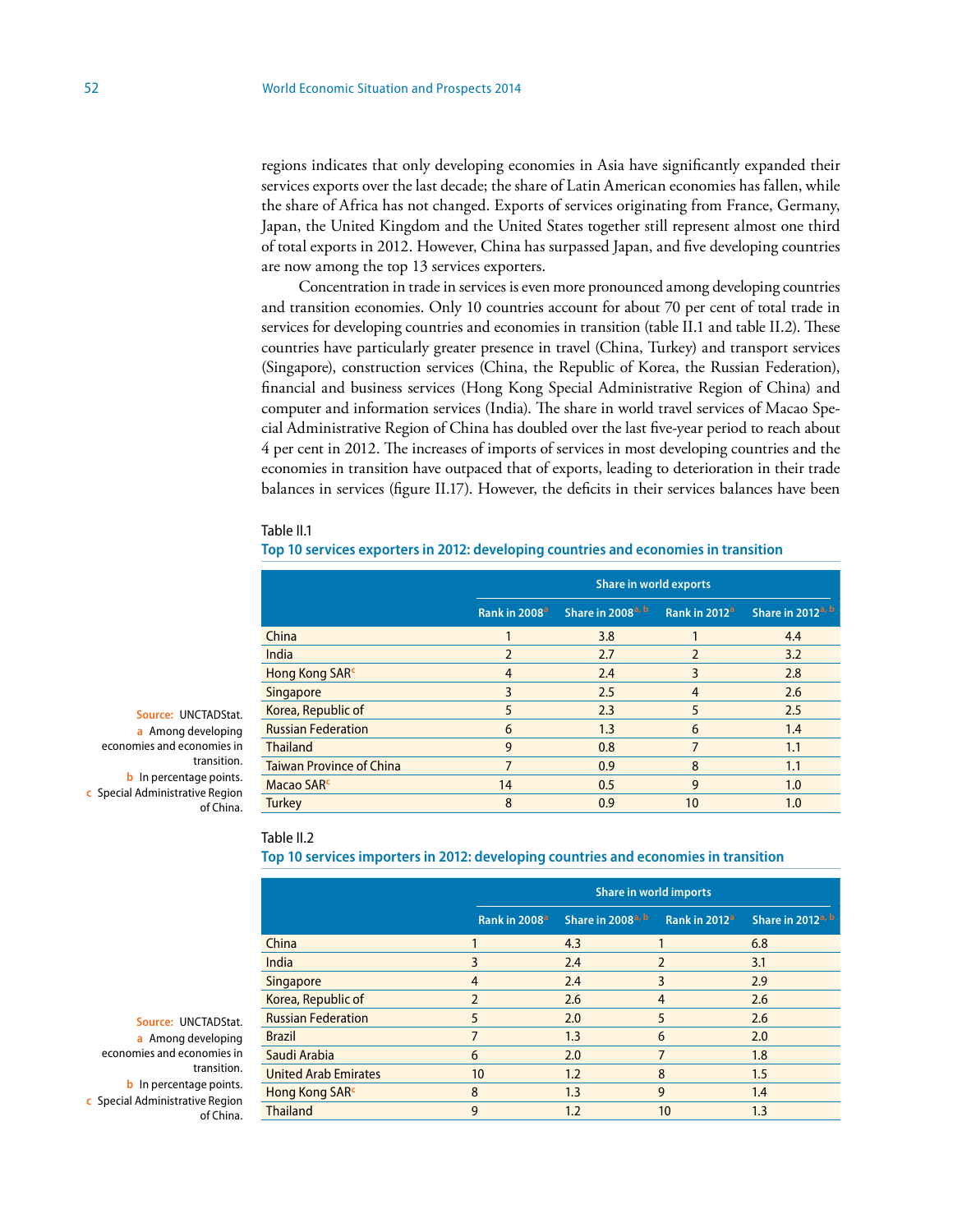more than compensated by surpluses in their goods balances. The LDCs, however, have seen deficits in their trade balances in both goods and services.Travel and transport services remain the core sectors of exports in services for developing countries, especially high- and middle-income developing countries. Almost 60 per cent of exports in services are either travel services or transport services. Outsourcing associated with the global dynamic growth of computer and information and travel services associated with tourism (box II.5) have continued to drive services exports of developing countries (figure II.18). Construction services seem to have accelerated the speed of recovery lately. The financial services and the royalties and fee payment sectors are the only sectors showing a negative growth rate in 2012. Communications services associated with merchandise trade, despite positive records in terms of growth over the last two years, is the only sector that has still not recovered its pre-2008 level of exports.



Figure II.17

Figure II.18 **Developing country exports of services by category, 2008-2012**

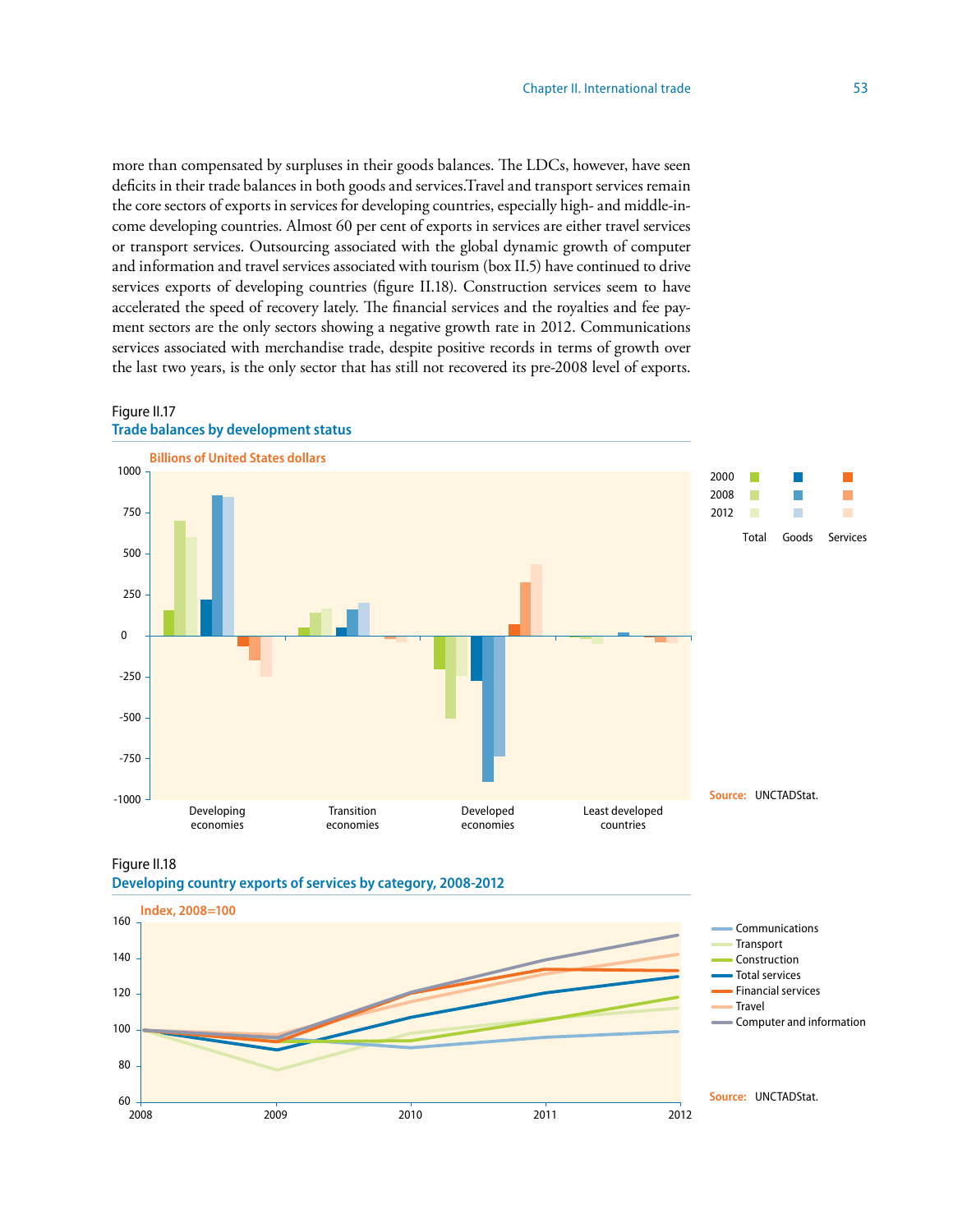#### Box II.5 **International tourism**

International tourist arrivals (overnight visitors) exceeded the 1 billion mark for the first time ever in 2012 with 1035 million tourists crossing borders, up from 995 million in 2011. Over half of global travel was for leisure and 14 per cent for business, with the rest being for health, religious or other purposes, including visiting friends or family. Demand for international tourism remained strong throughout the first eight months of 2013, with arrivals growing by 5 per cent compared to the same period last year, boosted by arrivals in Europe (5 per cent) and Asia and the Pacific (6 per cent). An estimated 747 million overnight visitors crossed borders through August 2013 worldwide, about 38 million more than in the same period of 2012. In view of these results, the January 2013 projection of 3 per cent to 4 per cent growth for the full year could well be surpassed, despite the weak world economy.

In tourism receipts, preliminary data through August also point to good results for 2013, with approximately three quarters of countries reporting an increase in tourism earnings and over a quarter with double-digit growth. After growing 4 per cent in real terms in 2012, tourism receipts hit a record \$1075 billion. In addition, international passenger transport generated \$213 billion in export earnings last year, bringing total tourism exports (tourism receipts plus passenger transport) to \$1300 billion in 2012.

As for outbound markets, emerging economies continue to show rapid growth in tourism expenditure, due to rising disposable incomes and improved infrastructure. China became the world's top outbound market in 2012 with a record \$102 billion spent, following a nearly eightfold increase since 2000. In the first eight months of 2013, China reported another double-digit increase, as did Brazil and the Russian Federation, while growth was slower in advanced economy source markets.

The latest survey among the United Nations World Tourism Organization (UNWTO) Panel of Experts revealed a major increase in confidence in the tourism industry throughout 2013. In 2014, international tourism is expected to maintain momentum with international arrivals growing at a slightly more moderate pace of about 4 per cent.

#### **Tourism as a source of development**

Growth of international tourism in emerging market and developing countries has been significant in the last three decades. In the 49 least developed countries (LDCs), international tourist arrivals increased from 1.4 million to 21 million between 1980 and 2012 (almost 9 per cent a year on average), substantially faster than in the world overall (4 per cent a year), although from a low base. As a result, the share of LDCs



#### Figure II.5.1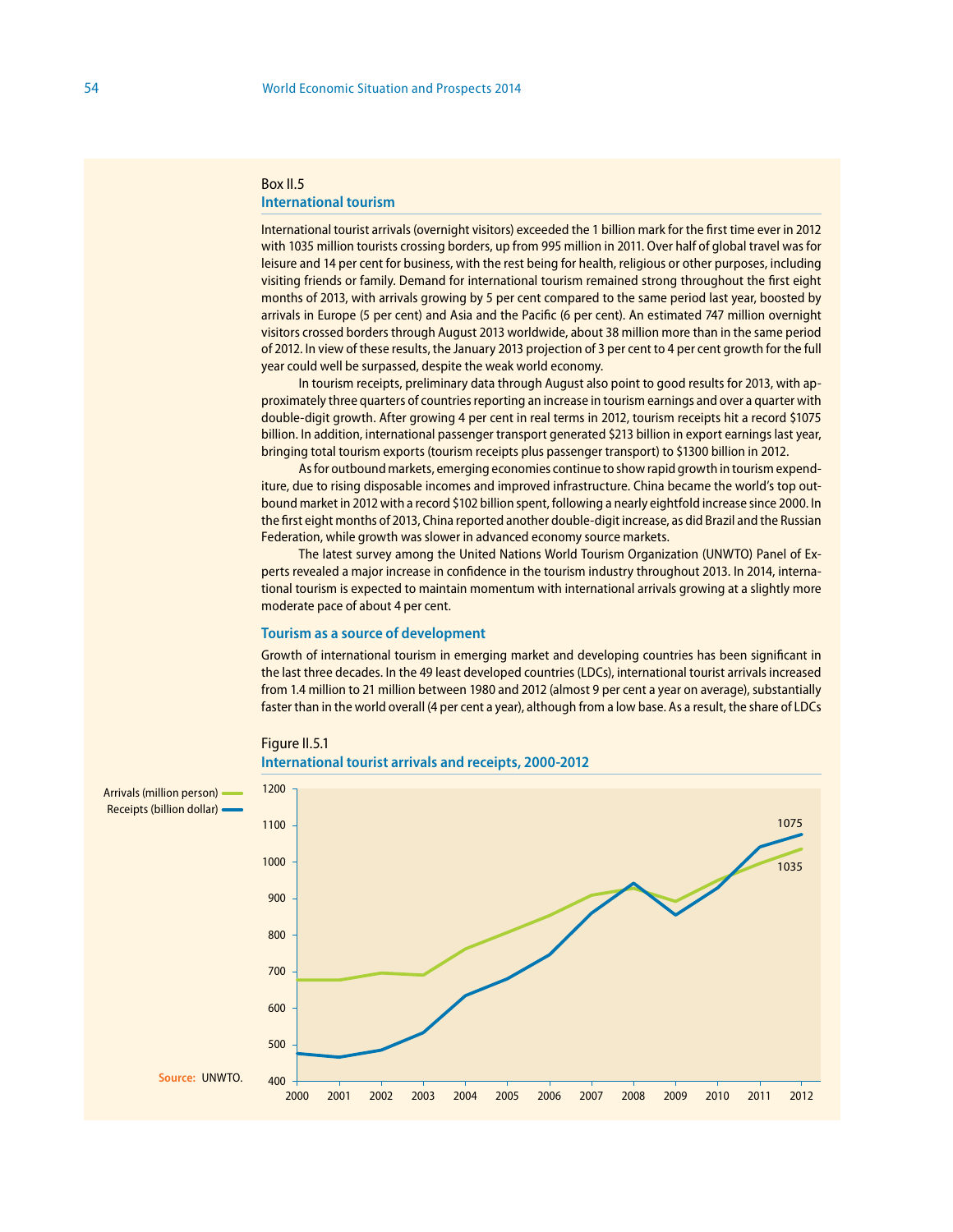in global tourist arrivals has quadrupled from 0.5 per cent to over 2 per cent in this period. This growth is also reflected in international tourism receipts, which rose 25 times in LDCs—from \$0.5 billion in 1980 to over \$12 billion in 2012. Earnings growth was also much faster in LDCs than globally. In current dollar terms, the average growth rate of tourism receipts in LDCs was 11 per cent per year between 1980 and 2012, as compared to 8 per cent worldwide, 9 per cent in emerging markets and developing countries overall, and 7 per cent in developed economies.

In the full group of emerging economies, international tourists spent \$386 billion in 2012, over five times the level of official development assistance received by those countries.

Tourism offers LDCs an opportunity to compete in the global economy, as it accounts for 6 per cent of overall exports (10 per cent among non-fuel exporters) and 52 per cent of services exports. Tourism has been identified by most LDCs and small island developing States (SIDS) as a powerful engine for poverty reduction and development. This is reflected in the sector's role in the three countries that have so far graduated from the LDC category: Botswana, Cabo Verde and Maldives. In Cabo Verde and Maldives particularly, tourism accounts for a large percentage of exports: 56 per cent and 80 per cent respectively, while in Botswana it is approximately 11 per cent.

#### **The five pillars for assessing sustainable tourism**

While tourism can be a significant force for poverty alleviation in developing countries through the creation of jobs and businesses, sustainability is an inseparable condition of tourism development and requires careful planning and management. The *Sustainable Tourism for Development Guidebook* identifies five pillars in the assessment of the sustainability of tourism development, which constitutes a methodology for identifying and implementing strategies, policies and measures.

- **1.** Tourism should be given due recognition in Governments' development plans and incorporated into development studies and frameworks to ensure that the sector is correctly positioned as a force for sustainable development.
- **2.** In order to effectively assess competitiveness, countries must put systems in place to effectively measure and monitor the sector. Many developing countries will require assistance in establishing a reliable system of national tourism statistics.
- **3.** Tourism also requires a sufficient supply of suitably skilled labour, which will necessitate coordination between government, private enterprise and employee representatives to ensure the sector can fulfill its full employment-creation potential.
- **4.** As a labour-intensive and diverse sector, tourism presents special opportunities for benefiting poor and disadvantaged people. This requires commitment from government and the private sector, applying relevant policies and tools.
- **5.** Finally, the tourism sector can be an effective partner in supporting the preservation of nature and local cultural heritage because it depends on these to attract visitors. Sustainable consumption of natural resources such as water and energy can be part of a broader strategy of protecting the country's natural capital. **Source:** UNWTO.

Between 2000 and 2012, developing countries increased their market share in 7 out of 10 subsectors reported. The share of developing countries is the highest in construction and travel services at 40 per cent, followed by transport and other business services. Developing countries saw a substantial increase in their share in computer and information services, together with construction, during this period.

# **Trade policy developments**

The successful outcome of the Ninth WTO Ministerial Conference in December 2013 in Bali**<sup>8</sup>** somewhat renewed faith in the multilateral trading system. There remains much unfinished multilateral business under the Doha Round, while regional and national

The WTO Bali Package contains agreements on agriculture, development and trade facilitation

**8** WTO, Bali Ministerial Declaration, WT/MIN(13)/DEC/W/1/Rev.1, 7 December 2013.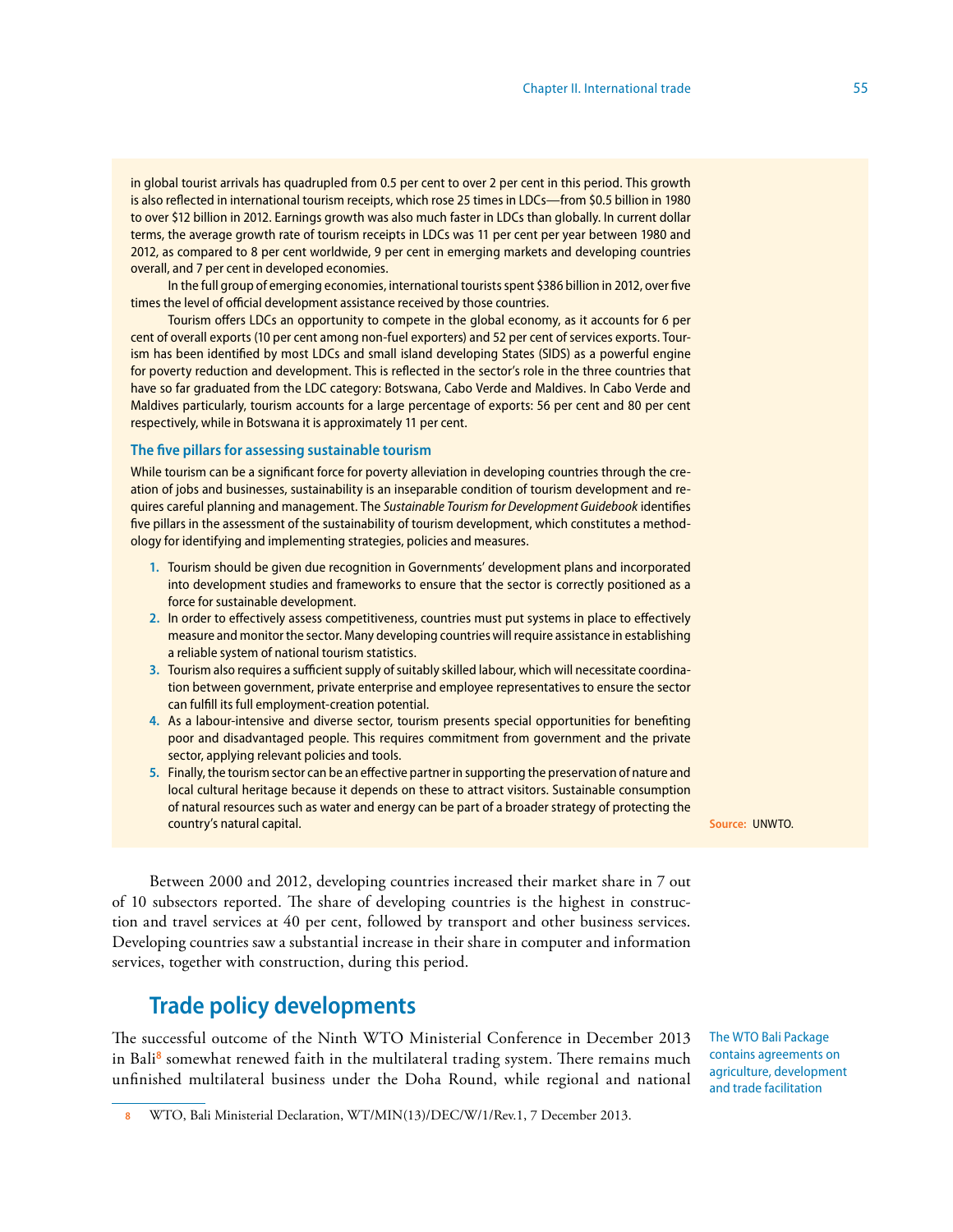trade liberalization continues unabated—although the picture is mixed.**<sup>9</sup>** Overall, the international trading system is becoming more uncertain and fragmented, and less able to provide a coherent, development-oriented framework that enables international trade to optimally boost economic growth and development—all of which leads to renewed questioning of the benefits arising from trade. These challenges have affected progress in reaching Millennium Development Goal Target 8.A (to develop an open, rule-based, predictable, non-discriminatory trade and financial system) and poses a serious risk for global economic welfare.

# The multilateral trading system: the Bali "mini" Package and variable geometry of trade agreements

The more than twelve-year Doha Round negotiations have finally led to some limited outcomes agreed within the Bali "mini" Package, representing an early harvest from the much broader Doha Round. The Doha Round**<sup>10</sup>** will continue, and a work programme to address the remaining issues will be established during 2014. The programme will build upon the Bali outcome (particularly with regard to agriculture, development and LDC issues, and prioritizing issues where legally binding outcomes were not achieved), as well as all other Doha issues central to concluding the Round.

Salient elements of the agriculture component of the Bali Package include: a peace clause for existing food stockholding programmes for traditional staple crops (subject to certain conditions) that will continue until a permanent solution is found, with the aim of finding that solution within four years; rules for tariff-rate quota administration when the quota is persistently under-filled, with some countries (including the United States) reserving the right not to apply the system after six years; political commitments to continue reducing export subsidies, and measures that have an equivalent effect; continuing negotiations and enhanced transparency and monitoring on cotton; and clarification that land reform and rural livelihood security programmes are considered to be non-trade-distorting general services.

On development, there are provisions for: extending duty-free quota-free (DFQF) treatment to those LDC exports going to countries that have not provided DFQF for at least 97 per cent of products, in order to increase the number of products covered; guidelines on preferential rules of origin for LDCs; discussions on operationalizing the LDC services waiver; and a monitoring mechanism for implementation of special and differential treatment for developing countries.

On the Agreement on Trade Facilitation, which is perhaps the most important element in the Bali Package in terms of rule-making, there are, inter alia, provisions on: publication and availability of information; consultation; advance rulings; appeal procedures; impartiality, non-discrimination and transparency; fees and charges; clearance of goods; border agency cooperation; formalities; freedom of transit; customs cooperation; and timing flexibilities and capacity-building assistance for developing-country and

**<sup>9</sup>** For more details, see UNCTAD, "Key statistics and trends in trade policy", UNCTAD/DITC/ TAB/2013/2 (Geneva), available from http://unctad.org/en/pages/PublicationWebflyer.aspx?publicationid=685.

**<sup>10</sup>** For a review of developments in the international trading system from a development perspective, see United Nations, Report of the Secretary-General on international trade and development (A/68/205).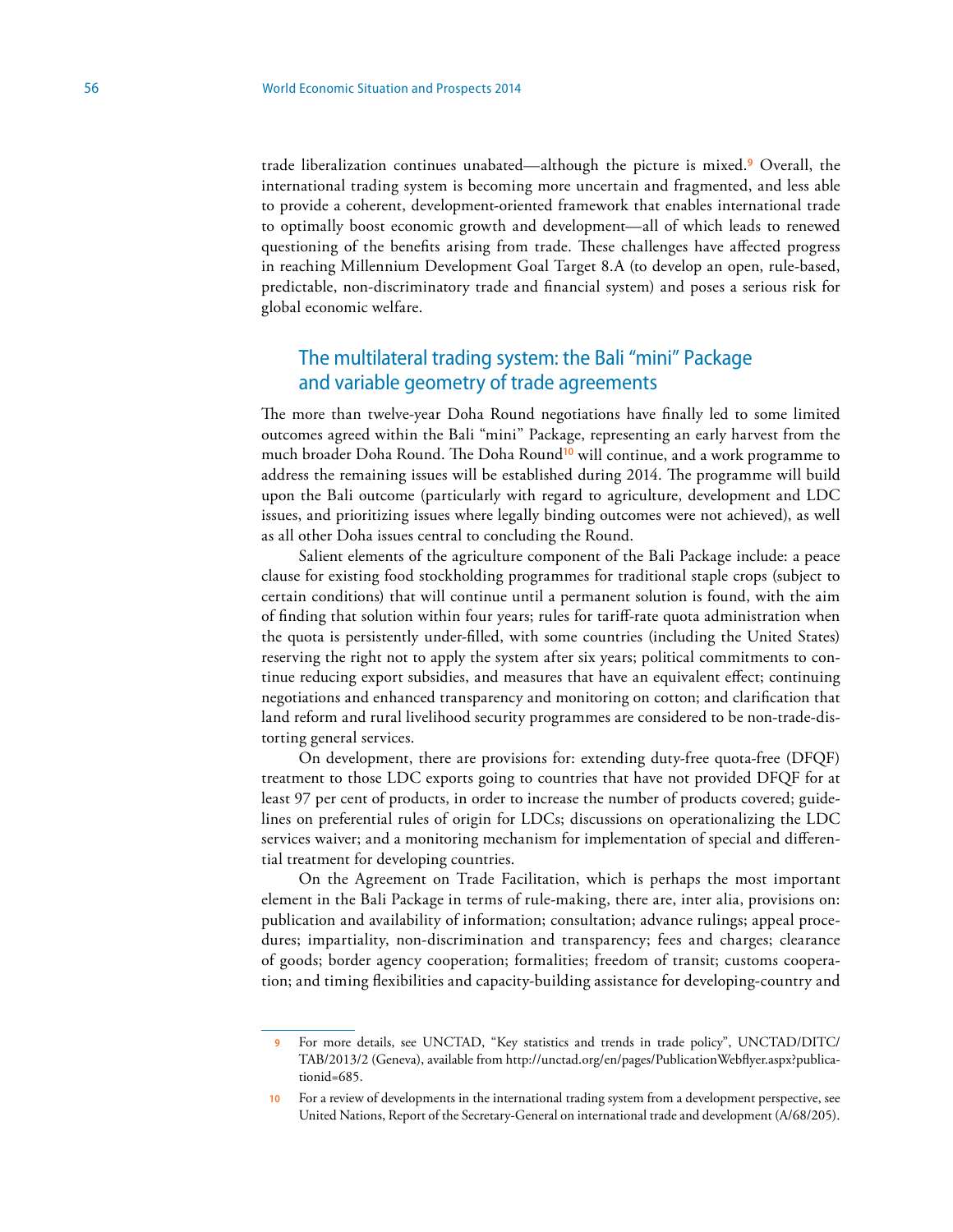LDC members to implement obligations. The non-discrimination principle of Article V of the General Agreement on Tariffs and Trade 1994 on freedom of transit is reaffirmed.

Clearly, this "Doha-lite" outcome attempts far less than the original ambitious Doha Round agenda, and achieves little in securing development-oriented outcomes. The likely trade and development gains from its implementation are unclear, despite over-optimistic predictions about the welfare gains from the trade facilitation agreement amounting to up to \$1 trillion. In any event, the Bali outcome will take time to implement and thus will not affect world economic prospects in 2014, and probably not in 2015. Yet the Bali Package does provide reassurance that trade multilateralism can still deliver in terms of agreed negotiating results. However, what further WTO negotiations could produce in the short and medium term remains an open question.

Another positive outcome of Bali was the approval of the WTO accession of Yemen, the thirty-fifth LDC member, bringing WTO membership to 160 (Lao Democratic People's Republic and Montenegro also acceded in 2013). Twenty-three more countries are currently negotiating membership. While this demonstrates the continuing attractiveness of WTO, the former Director-General of WTO has offered a cautionary message against creating a divide between R A Ms (recently acceding members)—who have higher commitments on average—and ROMs (rest of the members).**<sup>11</sup>**

Meanwhile, prospects for WTO sectoral discussions outside the Doha Round appear uncertain. Negotiations on expanding the product coverage of the 1997 Information Technology Agreement (ITA) are currently suspended over China's request for exclusion of a number of information technology (IT) products from trade liberalization, and no timeline for resumption has been set.**<sup>12</sup>** However, progress was registered in September 2013 when the Russian Federation became the seventy-eighth member of the ITA.

Discussions continue among some 23 WTO members (the majority of which are Organization for Economic Cooperation and Development (OECD) countries) on a plurilateral Trade in Services Agreement (TISA) to cover about 70 per cent of global services trade. China is seeking to join these negotiations, but the United States is requesting that certain preconditions be met first.**<sup>13</sup>** The TISA proponents' aim is that the outcome of the negotiations will be brought into the multilateral system, although the modalities for such a development remain unclear.

At the Bali Conference, participants in the negotiations on expansion of the plurilateral Agreement on Government Procurement affirmed their objective of bringing its 2012 revision extending market access commitments into force by March 2014.

# Regional trade agreements: major initiatives, uncertain outcomes and implications

The pace and scale of negotiations on regional trade agreements (RTAs) further accelerated in 2013. As of 31 July 2013, some 575 notifications of RTAs (counting goods and services and accessions separately) had been received by the WTO, and, of these, 379 There has been limited progress on some sectoral negotiations such as the ITA and TISA

**<sup>11</sup>** Pascal Lamy, "Looking back, moving forward", VOX, 29 July 2013, available from http://www.voxeu.org/article/looking-back-moving-forward.

**<sup>12</sup>** See Inside U.S. Trade's World Trade Online of 22 November 2013. While negotiated plurilaterally, the zero tariffs, duties and charges on IT products covered under the ITA are extended to all WTO members on a most favoured nation basis.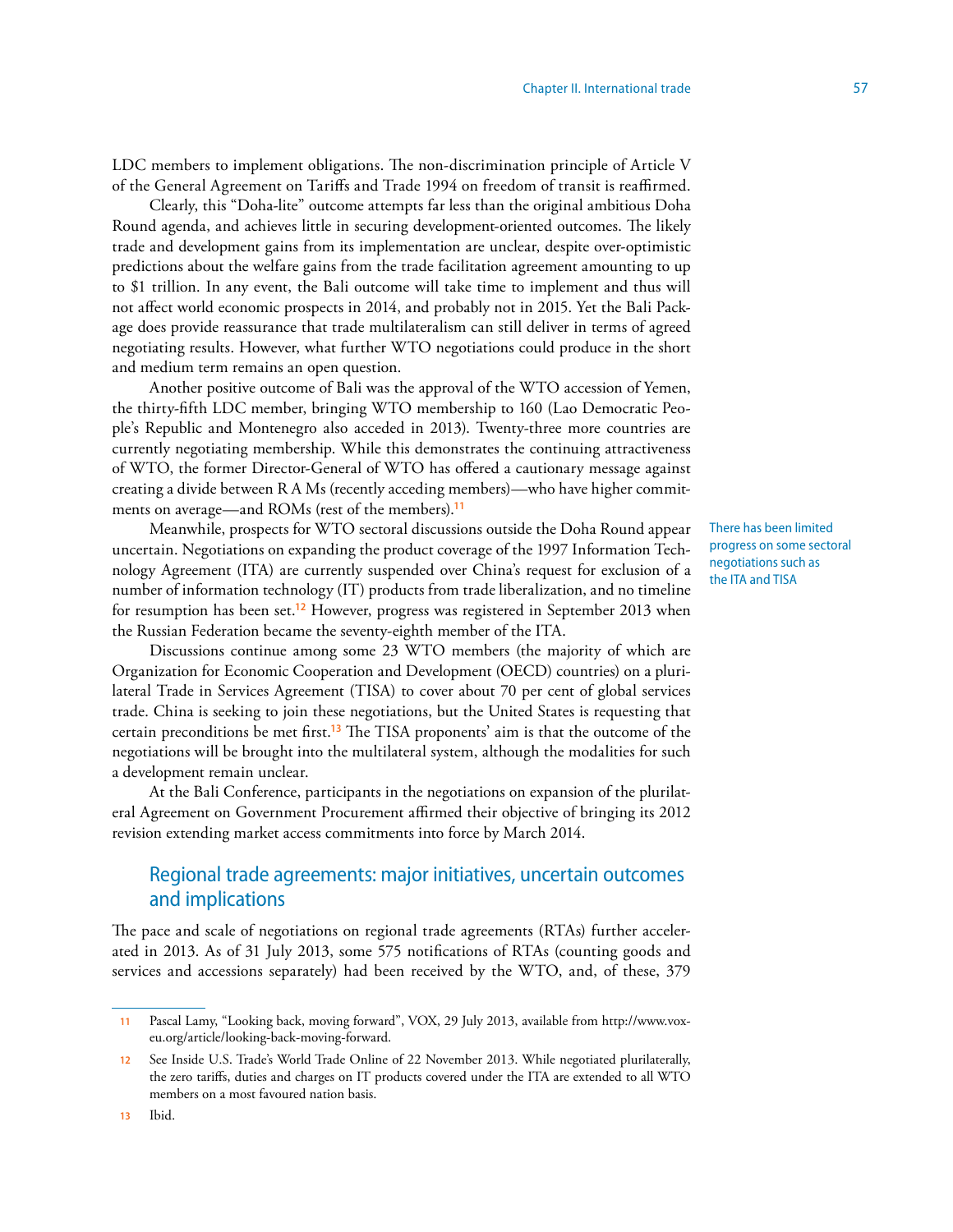were in force.**<sup>14</sup>** Current RTA negotiations often involve multiple parties and/or parties accounting for major shares of world trade; they aim at high-standard integration through WTO-plus or WTO-extra provisions on behind-the-border regulatory measures, such as technical regulations, standards, conformity assessment systems, sanitary and phytosanitary regulations, services, investment, intellectual property, State aid and State-owned enterprise (SOEs), public procurement, competition policy, environment, or labour market regulations.**<sup>15</sup>**

Major RTA developments in 2013 have included the launch of negotiations on a Trans-Atlantic Trade and Investment Partnership (TTIP) between the United States and the EU, the joining of the negotiations on the Trans-Pacific Partnership Agreement (TPP) by Japan,**<sup>16</sup>** the start of negotiations on an EU-Japan free trade agreement, and agreements (pending final approval or ratification) on RTAs between the EU and Canada, China and Switzerland, and Australia and the Republic of Korea .

It is reported that a leaked version of the TPP chapter on intellectual property revealed major divergences and has raised controversy within the United States.**17** Plans for finalizing the TPP negotiations by December 2013 did not materialize. On 10 December 2013, TPP participants decided to extend these negotiations to 2014.

In the TTIP, the EU has placed relatively more emphasis on mutual recognition in specific sectors, and the United States on horizontal rules regarding issues such as transparency.**<sup>18</sup>** However, it is agreed there will be a post-negotiations long-term regulatory mechanism to work on breaking down new regulatory barriers.**<sup>19</sup>** The ultimate outcome of both these "mega-regional" negotiations may hinge upon whether fast-track negotiating authority to conclude trade agreements is extended by the United States Congress to the Administration.

The EU is negotiating RTAs with a large number of other countries or regional groupings**<sup>20</sup>** and has recently concluded association agreements with Georgia and the Republic of Moldova; Armenia and Ukraine, however, have cancelled similar negotiations on EU association agreements, with Armenia intending to accede to the Eurasian Customs Union forming among Belarus, Kazakhstan, the Russian Federation and, eventually, Armenia and some Central Asian countries (Kyrgyzstan and Tajikistan).

In parallel, many developing countries are exploring South-South regional integration schemes to promote scale economies, diversification and resilience. Building upon existing initiatives, such as the tripartite initiative among SADC, COMESA and ESA, the African Union decided in 2012 to fast-track the operationalization of the Continental Free

- **17** See Inside U.S. Trade's World Trade Online of 14 and 22 November 2013.
- **18** See Inside U.S. Trade's World Trade Online of 27 September 2013.
- **19** See Inside U.S. Trade's World Trade Online of 22 November 2013.
- **20** Including Armenia, Georgia, India, the Republic of Moldova, Singapore, Thailand, 6 Central American countries, 4 Mediterranean countries, most African, Caribbean and Pacific Group of States (ACP) countries, the Andean Community, the Gulf Cooperation Council and Mercado Común del Sur (MERCOSUR).

Two new large RTAs—the TTIP and the TPP—are currently being negotiated

South-South regional integration arrangements and interregional organizations are increasing

**<sup>14</sup>** See World Trade Organization's regional trade agreements section of the website, available from http://www.wto.org/english/tratop\_e/region\_e/region\_e.htm.

**<sup>15</sup>** "WTO-Plus" provisions relate to areas already subject to some commitments in WTO agreements, and provide for additional obligations. "WTO-extra" provisions relate to areas outside current WTO coverage.

**<sup>16</sup>** Countries participating in these negotiations include Australia, Brunei Darussalam, Canada, Chile, Japan, Malaysia, Mexico, New Zealand, Peru, Singapore, the United States and Viet Nam. Some other Asian countries have expressed interest in joining.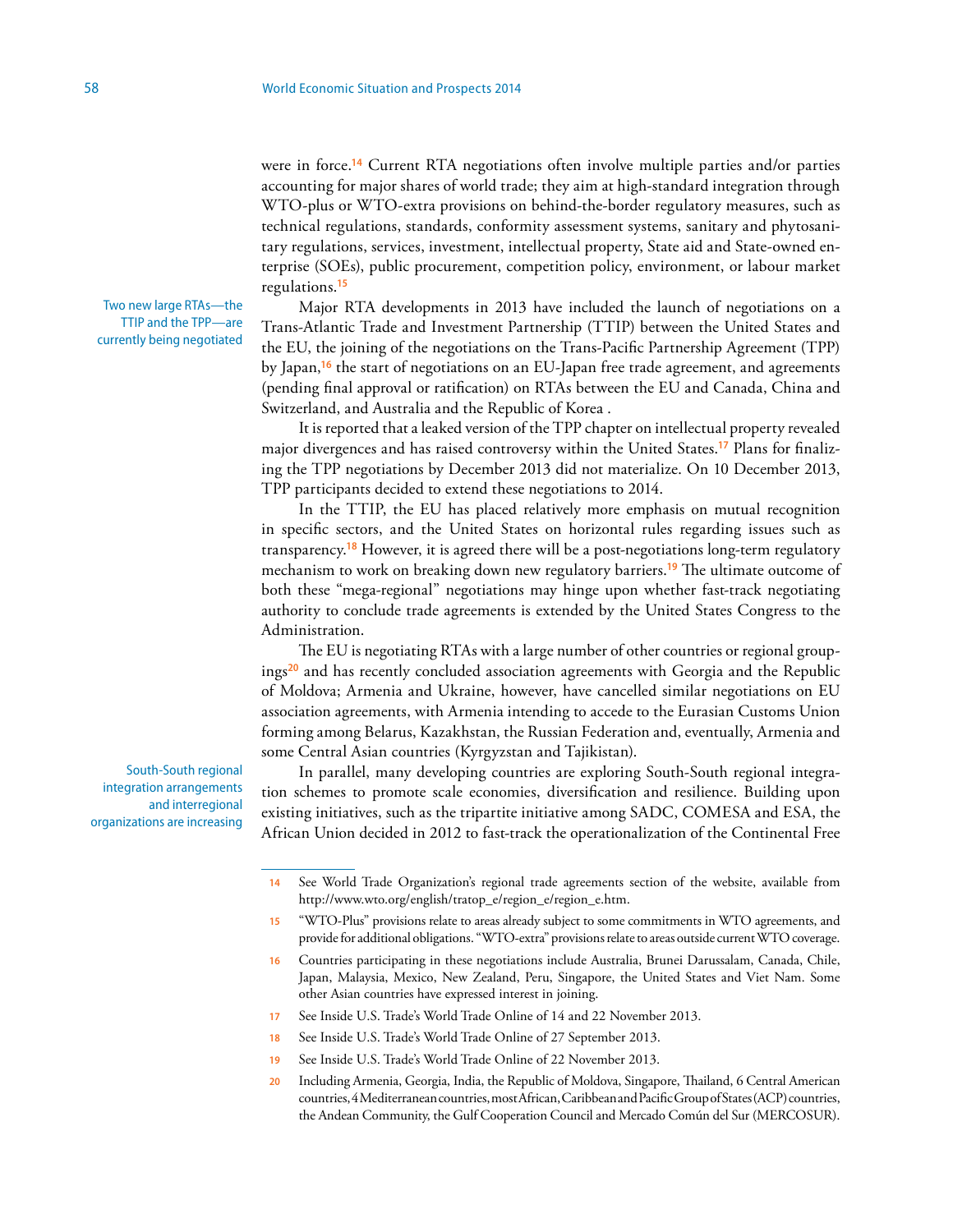Trade Area by the indicative date of 2017, and, to this end, implement an Action Plan for Boosting Intra-African Trade.**<sup>21</sup>** At the interregional level, the successful conclusion of the Sao Paulo Round negotiations under the Global System of Trade Preferences in 2010 has provided a major additional opportunity for further strengthening the expansion of South-South trade on an interregional scale.

Major motivations for attempts to form RTAs have been to spur progress in the Doha Round negotiations and to promote deeper commitments in new areas that will eventually be incorporated at the multilateral level. RTAs may sometimes be driven by the desire for predictable and less restrictive trade and investment rules that support the establishment and evolution of GVCs, which mainly exist in developed countries and in Asia.**<sup>22</sup>** The conclusion of RTAs has also politically triggered other RTAs, as countries have sought to avoid isolation.

Regarding "mega-RTAs", such as TPP and TTIP, it has been suggested that they aim at constituting alternatives to multilateral liberalization and updating of trading rules, while enabling parties to avoid marginalization from non-participation in rival trade pacts;**<sup>23</sup>** they can also enhance coherence and promote improved WTO trade rules, most favoured nation (MFN) liberalization, and deeper regional integration worldwide.**<sup>24</sup>**

However, doubts have been expressed over the reach and effectiveness of TPP and TTIP negotiations. There are questions as to whether the two would fit with each other and with other RTA negotiations, particularly the Regional Comprehensive Economic Partnership Agreement (RCEP) between ASEAN and Australia, China, India, Japan, New Zealand and the Republic of Korea; and if they would promote global trade liberalization and multilateral convergence, given they may involve discriminatory market-distorting trade-offs (concessions and preferential market access), avoid addressing agricultural subsidies and other global challenges, and lock in regulatory divergences.**<sup>25</sup>** Differences between rules applicable inside and outside mega-RTAs could indeed pose major problems for the constantly changing operations of GVCs (box II.6).**<sup>26</sup>**

Many participating developing countries see regional trade agreements (RTAs) as a way to lock in access to their major markets. However, it has been suggested that: (a) the proliferation of RTAs has reduced transparency and uniformity in the global trading system and increased transaction and administration costs, particularly for developing-country customs authorities and firms less able to deal with multiple and complex rules of

Mega-RTAs are intended as "Doha by other means"

**<sup>21</sup>** "Decision on boosting intra-African trade and fast tracking the Continental Free Trade Area" (Assembly/AU/Dec.394(XVIII)), adopted by the Assembly of the African Union on its 18th Ordinary Session in Addis Ababa, Ethiopia from 23-30 January 2012.

**<sup>22</sup>** See OECD, *Interconnected Economies: Benefiting from Global Value Chains* (Paris, 2013); and Richard Baldwin, "Global supply chains: why they emerged, why they matter, and where they are going", in *Global Value Chains in a Changing World*, Deborah K. Elms and Patrick Low, eds. (Fung Global Institute, Nanyang Technological University and World Trade Organization, 2013).

**<sup>23</sup>** See David Pilling and Shawn Donnan, "Trans-Pacific Partnership: Ocean's Twelve", *Financial Times*, 22 September 2013; and Shawn Donnan, "Pascal Lamy questions US-led regional talks", *Financial Times*, 18 July 2013.

**<sup>24</sup>** See Lucian Cernat, "TPP, TTIP and multilateralism: stepping stones or oceans apart? VOX, 8 November 2013.

**<sup>25</sup>** See David Pilling and Shawn Donnan, "Trans-Pacific Partnership", op. cit.; and Shawn Donnan, "Pascal Lamy questions US-led regional talks", op. cit.

**<sup>26</sup>** Michitaka Nakatomi, "Global value chain governance in the era of mega FTAs and a proposal of an international supply-chain agreement", VOX, 15 August 2013.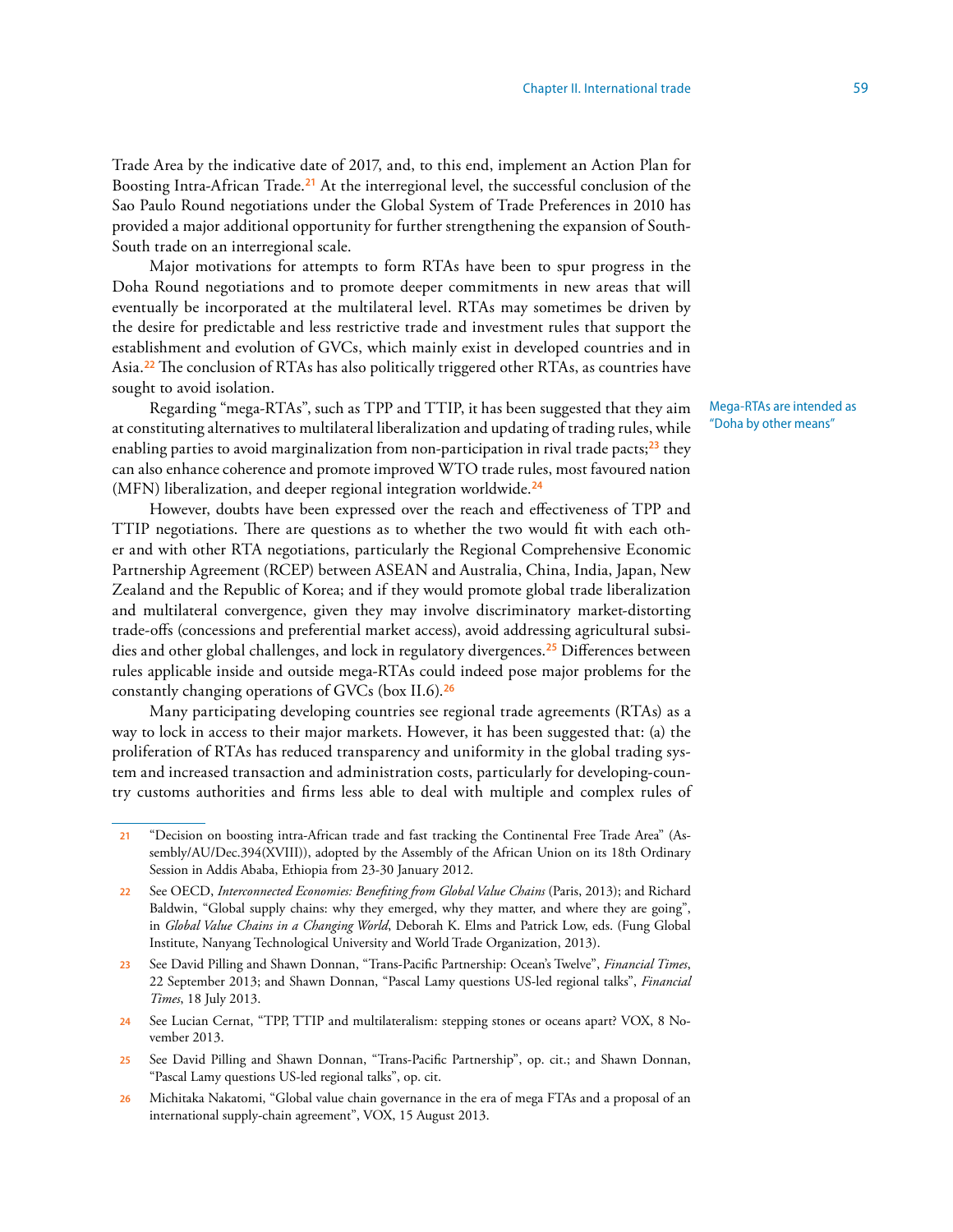origin; (b) while RTAs enable developing countries to import international regulatory systems that are pre-tested and represent best practices, potentially limiting costs, the fact that they are often negotiated under substantive power asymmetries could lead to developing countries being pressured to adopt common rules inappropriate for their level of development, and utilization of standards by advanced economies to close markets to poor countries.**27** It has further been argued that, while the establishment of systems of "huband-spoke" bilateral agreements by Japan, the United States and the EU would mitigate conflicts, "spoke countries" having RTAs with more than one of these parties would face particular problems.**<sup>28</sup>**

Regarding developing countries not party to major RTAs, their adherence to the harmonized standards of these RTAs could reduce their trading costs with both RTA parties and non-parties adopting these standards.**<sup>29</sup>** However, developing-country non-parties with limited capacity may run risks of marginalization and damage to their competitiveness, particularly if they do not substantially participate in world trade or are unable to conform to higher standards. Moreover, although some RTA provisions are extended to non-members because they are embedded in broader regulatory frameworks, discrimination might arise from mutual recognition agreements recognizing only standards of RTA parties as equivalent, mandating more advance transparency notifications, or providing for services provider recognition.**<sup>30</sup>**

#### Box II.6

#### **Global value chains: policy implications for developing countries**

Greater participation and capture of value addition by developing countries in global value chains (GVCs) could offer a promising path to enhanced growth and development. However, benefits of GVCs do not accrue automatically, and appropriate policies are needed to harness the potential economic and social upgrading opportunities.

The international fragmentation of production, while not a new phenomenon, has in the past two decades reached an unprecedented magnitude and scale. Driven by progressive trade liberalization and technological advances (especially in transport and telecommunication), GVCs have become a dominant feature of many industries, involving both developed and a growing number of developing countries. Since the 1980s, firms have turned to offshoring and outsourcing of production processes to locations with quality and low cost inputs and skills. In the past years, the nature of GVCs has been shaped by a shift in production and market demand from North to South, especially emerging economies. Multinational enterprises now coordinate as much as 80 per cent of global trade through GVCs.**a** Following the 2008 2009 global economic crisis and other unforeseen events such as the 2011 Japanese tsunami and nuclear disaster, as well as the Thai floods, GVCs have resorted to forming geographical hubs and reorganizing, as lead firms seek to deal with smaller numbers of larger, more efficient and strategically located suppliers.**<sup>b</sup>** Delocalization of production to other developing-country regions, although increasing, is still limited. An

**a** UNCTAD, *World Investment Report 2013— Global Value Chains: Investment and Trade for Development* (United Nations publication, Sales No. E.13.II.D.5).

- **27** See *Trade and Development Report 2007: Regional cooperation for development* (United Nations publication, Sales No. E.07.II.D.11); and WTO, *World Trade Report 2011—The WTO and preferential trade agreements: from co-existence to coherence* (Geneva).
- **28** Richard Baldwin, "Global supply chains: why they emerged, why they matter, and where they are going", op. cit.
- **29** See Lucian Cernat, op. cit.
- **30** See Pravin Krishna, Edward D. Mansfield and James H. Mathis, "World Trade Report 2011. The WTO and Preferential Trade Agreements: From Co-Existence to Coherence by World Trade Organization Geneva: World Trade Organization, 2011", *World Trade Review*, vol. 11, Issue 2 (May), pp. 327-339.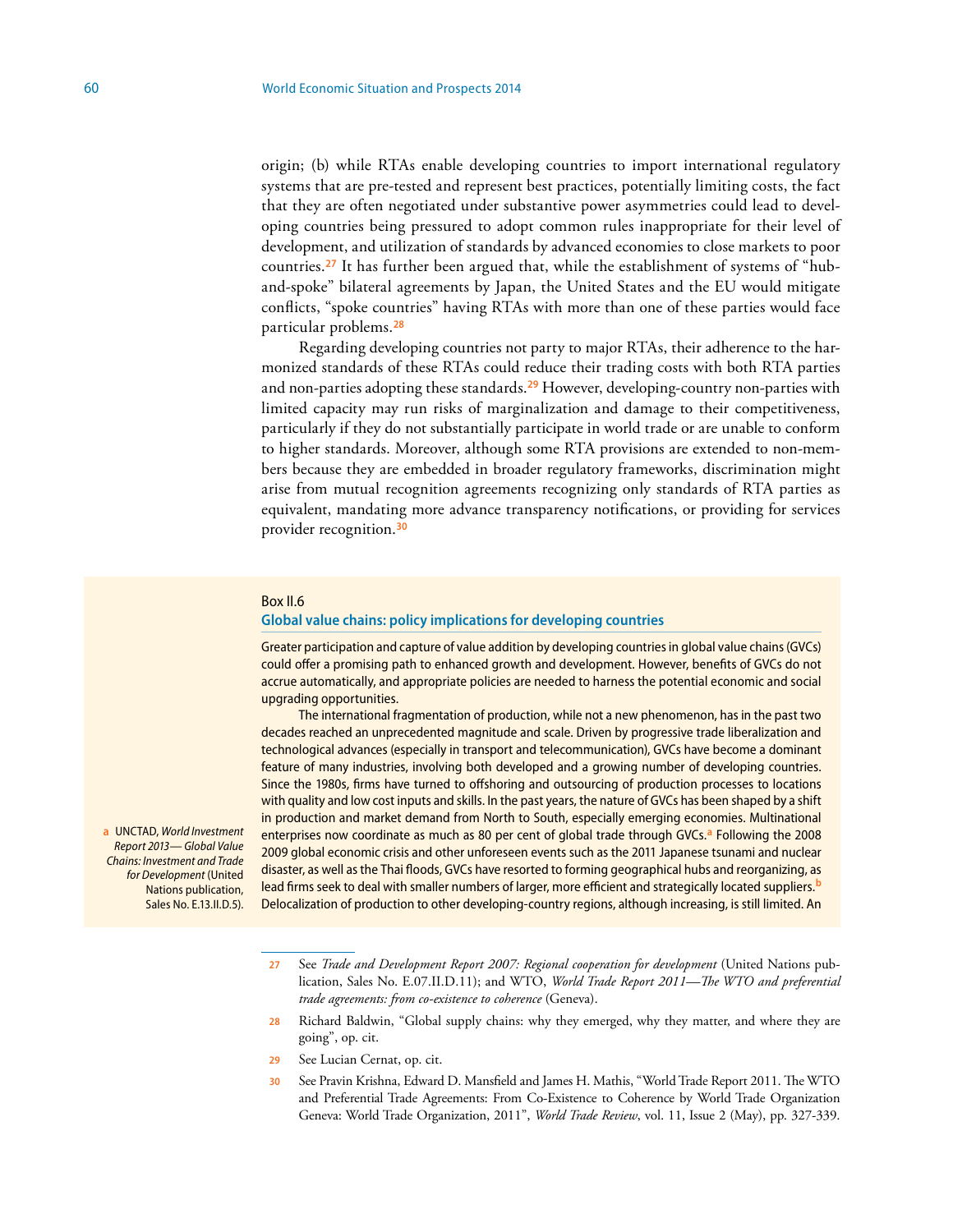arguably more insightful picture of patterns of global production and trade is painted by new metrics of value-added trade, which distinguish between use of domestic and foreign inputs to fuel export-oriented growth. The high share of trade in intermediates, which comprises about 40 per cent of total world trade, is also indicative of the fragmentation of production in the context of global/regional supply chains. However, this is a phenomenon largely confined to developed countries and to the East Asian region.

In theory, greater participation and value capture in value chains could be important avenues for developing countries to benefit from enhanced trade and investment, competitiveness, economic growth and employment. GVCs can facilitate access to global markets without developing entire export industries, but instead focusing on fewer specific tasks or components within industry value chains. GVCs can also help build productive capacity—including through transfer of technology, finance, knowledge and skills—thus opening up opportunities for longer-term industrial upgrading. Evidence shows that faster growing developing economies also have the fastest growing GVC participation.**<sup>c</sup>**

Not all countries have joined global production networks to the same extent, with most countries in Africa and Latin America accounting for a limited share of world GVC income and trade. Moreover, even developing countries that manage to join global supply chains can still remain locked into relatively low valued-added activities (typically resource-based and/or purely manufacturing-related) and a narrow technology base.**d** Connecting to GVCs can also carry other risks, including: greater exposure to the transmission of crises and shocks through trade; unequal sharing of gains; exposure to predatory behaviour of powerful global players (which could be linked, for example, to unstable and hazardous employment, land grabbing, or depletion of natural resources); as well as environmental degradation and climate change acceleration, exacerbated by the fact that internationally traded goods generate on average 50 per cent more carbon emissions than locally traded goods.**<sup>e</sup>**

Smaller and/or resource poor developing countries, including least developed countries, which may also have high costs of production, are often unable to compete in GVCs, even by specializing in niche segments of the chain. In such cases, regional, national and local value chains may potentially present a viable alternative, by promoting integration and industrial development, and presenting an opportunity to diversify production and export structures and capture higher value in the chain. More localized value chains could also enhance food security, environmental sustainability (linked to lower CO2 emissions from transport**<sup>f</sup>** ), and other development goals. A successful example includes South African supermarkets and clothing manufacturers that have expanded via regional value chains involving neighbouring and other sub-Saharan African countries.**<sup>g</sup>**

Overall, the potential development benefits of GVCs are not automatic; hence, carefully designed and proactive policies are necessary for promoting increased participation as well as upgrading to higher value-added and technologically sophisticated activities in GVCs. While GVC-led development strategies need to be country and sector specific, with no one-size-fits-all approach, a number of broad policy prescriptions can nonetheless be identified.

GVCs strengthen the economic case for limiting traditional and non-tariff barriers in trade, as the cost of protection may be magnified when intermediate and final goods are traded across borders numerous times. However, this case is challenged by the need to devise a more sustainable development path compatible with environmental sustainability and climate stabilization; the cost of protection must be weighed against the environmental cost of incentives that encourage transporting goods across borders and oceans many times. In addition, gainful participation of low-income countries in GVCs necessitates a global trading system that permits sufficient flexibility and space to implement trade policies that support industrial, agricultural and services development, and at the same time ensures unrestricted global market access for exports.

Importantly, GVC policies need to be embedded in broader national development strategies that focus on a rapid pace of capital formation, economic diversification and technological upgrading. Appropriately tailored complementary policies—including investing in infrastructure and skills, improving public and corporate governance, and facilitating adjustment through well-designed labour market, social and environmental policies and standards—are therefore central to engaging and upgrading in value chains and reaping associated development benefits. Finally, international cooperation can also contribute greatly to fostering a supportive and coherent multilateral trade and investment climate, and to building productive capacities—including through initiatives such as Aid for Trade—to help developing countries realize the development gains of GVCs in today's highly interconnected world.

**b** Olivier Cattaneo and others, "Joining, upgrading and being competitive in global value chains: a strategic framework ", World Bank Policy Research Working Paper, No. 6406 (April, 2013); and, Gary Gereffi, "Global value chains in a post-Washington consensus world", *Review of International Political Economy*, DOI: 10.1080/ 09692290.2012.756414. **c** OECD, WTO and UNCTAD, "Implications of global value chains for trade, investment, development and jobs", Prepared for

the G-20 Leaders Summit at Saint Petersburg in September 2013. **d** UNCTAD, "Integrating developing countries' SMEs into global value chains", UNCTAD/DIAE /ED/200 9/5; and, Rashmi Banga, "Measuring value in global value chains", UNCTAD Regional Value Chains Background Paper, No. RVC8 (Geneva). **e** See *World Economic* 

*Situation and Prospects 2013* (United Nations publications, Sales No. E.13. II.C.2), Box. II.1, pp. 39 -41; and, Anca D. Cristea and others, " Trade and the greenhouse gas emissions from international freight transport", NBER Working Paper, No. 17117 (Cambridge, Massachusetts: National Bureau of Economic Research).

**f** See Anca D. Cristea and others, Ibid.; and WTO, *World Trade Report 2013: Factors shaping the future of world trade* (Geneva). This will be true in general, although there are some particular regional or sectoral shifts where there could be potentially greater emissions such as a switch from ocean going transport to truckbased overland transport. **g** Gary Gereffi, "Global value chains in a post-Washington consensus world", op. cit. **Source:** UNCTAD.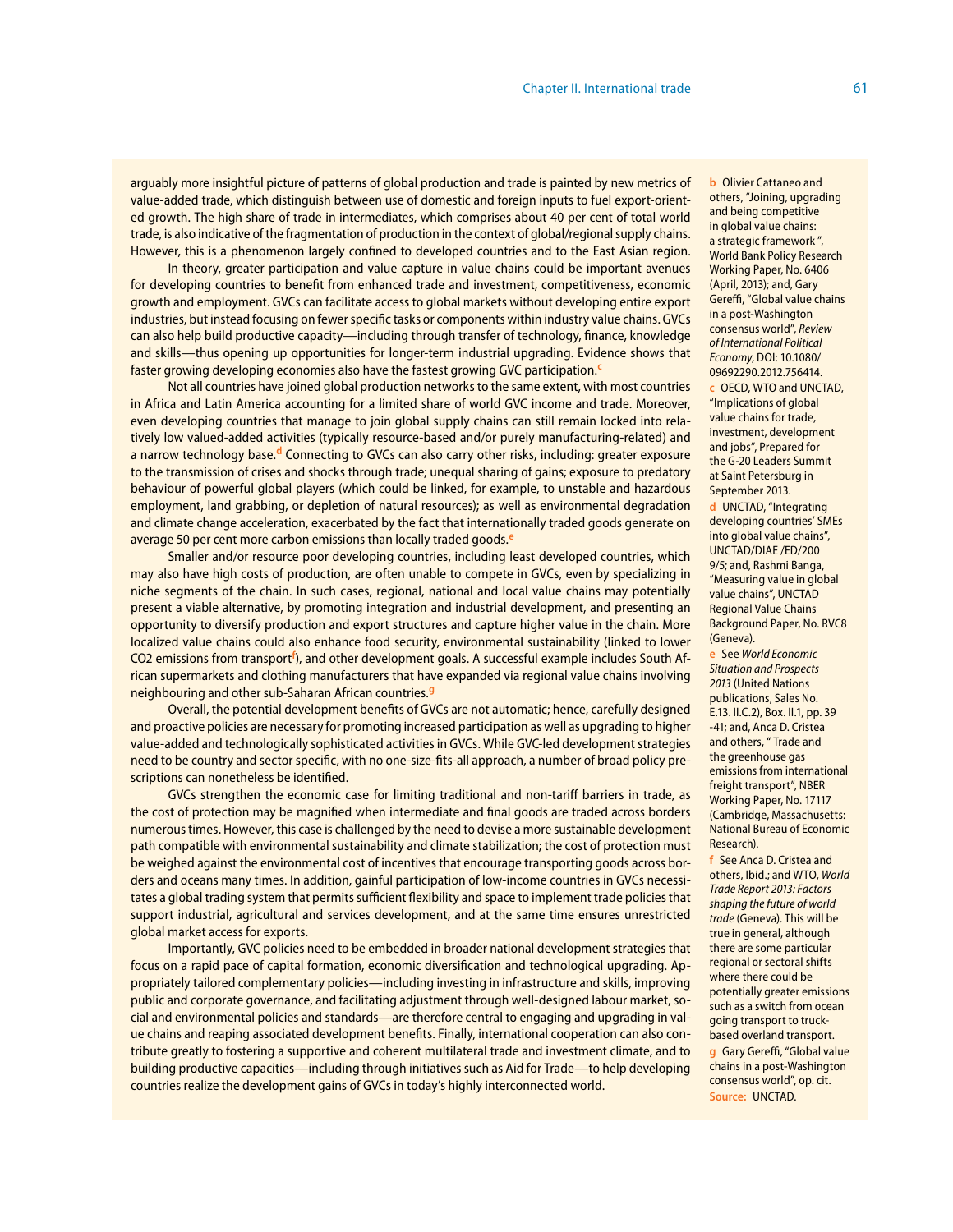The G20 Leaders' Declaration at the St. Petersburg Summit, held on 6 September 2013, commits to ensuring that RTAs support the multilateral trading system (MTS).**<sup>31</sup>** The Annex on Advancing Transparency in Regional Trade Agreements expresses G20 member commitment to ensuring full compliance with transparency obligations for RTAs under the WTO and proposes further transparency obligations, including further steps to ensure consistency of RTAs with WTO principles and rules. The Annex further reaffirms that RTAs should remain complementary to—not substitute for—the MTS, and urges WTO members to advance their discussions of the systemic implications of the increasing number of RTAs on the MTS.

# Unilateral trade liberalization: a mixed picture

The last decade has seen the process of global tariff liberalization continue largely unabated. Developed countries further reduced tariffs or maintained them at very low levels since 2002, while the vast majority of developing countries reduced their tariffs, in some cases quite substantially. Tariff liberalization occurred to a greater extent during the pre-crisis period (2002-2007), with the average level of developing-country tariffs falling by almost 5 per cent. Since 2008, tariff liberalization has continued, but at a slower pace. In 2012, with the exception of some countries (mainly in sub-Saharan Africa), the average tariffs applied by developing countries on imported goods has generally been lower than 10 per cent. Overall, the average tariff on world trade in 2012 was about 2 per cent.

Many countries have reduced MFN tariffs, while the proliferation of preferential trade agreements has contributed to further reducing applied tariffs. By 2012, almost 40 per cent of international trade was fully liberalized under MFN terms, with an additional 35 per cent free because of preferential tariff regimes.**<sup>32</sup>**

More recently, some backsliding has occurred. A review of G20 trade policies, since a standstill on new protectionist measures was announced at the first economic crisis-era G20 summit (November 2008), found that the number of trade-related protectionist measures increased by 23 per cent between 2009 and 2012, and 90 per cent of crisis-era G20 protectionism still needed to be unwound.**<sup>33</sup>** A comparison of the G20 nations' performance with the ten next largest trading countries in terms of different measures of protectionism**<sup>34</sup>** since the announcement of the standstill found that the performance of the G20 was markedly better only with regards to "murky", non-transparent protectionism.

Global tariff liberalization continues, although more slowly than before the crisis

**<sup>31</sup>** See G20 Leaders' Declaration at the St. Petersburg Summit from 5-6 September 2013, available from http://en.g20russia.ru/events\_summit/20130905/780962092.html.

**<sup>32</sup>** See, UNCTAD, "Key statistics and trends in trade policy", op. cit.

**<sup>33</sup>** Simon J. Evenett, "What restraint? Five years of G20 pledges on trade", 14th Global Trade Alert Report (London: Centre for Economic Policy Research), available from http://www.globaltradealert. org/sites/default/files/GTA14\_0.pdf. The review drew upon nearly 3,800 reports of trade-related measures taken since the pledge was made, and compared the annual totals up to 19 August 2010 (273) and 19 August 2013 (335).

**<sup>34</sup>** Those are: shares of all measures since November 2008 that are harmful; shares of all measures since last G20 summit that are harmful; share of harmful measures still to be unwound; shares of tariff linesaffected by all implemented harmful measures; shares of tariff lines affected by remaining harmful measures; and share of harmful measures that are "murky" (non tariff measures).